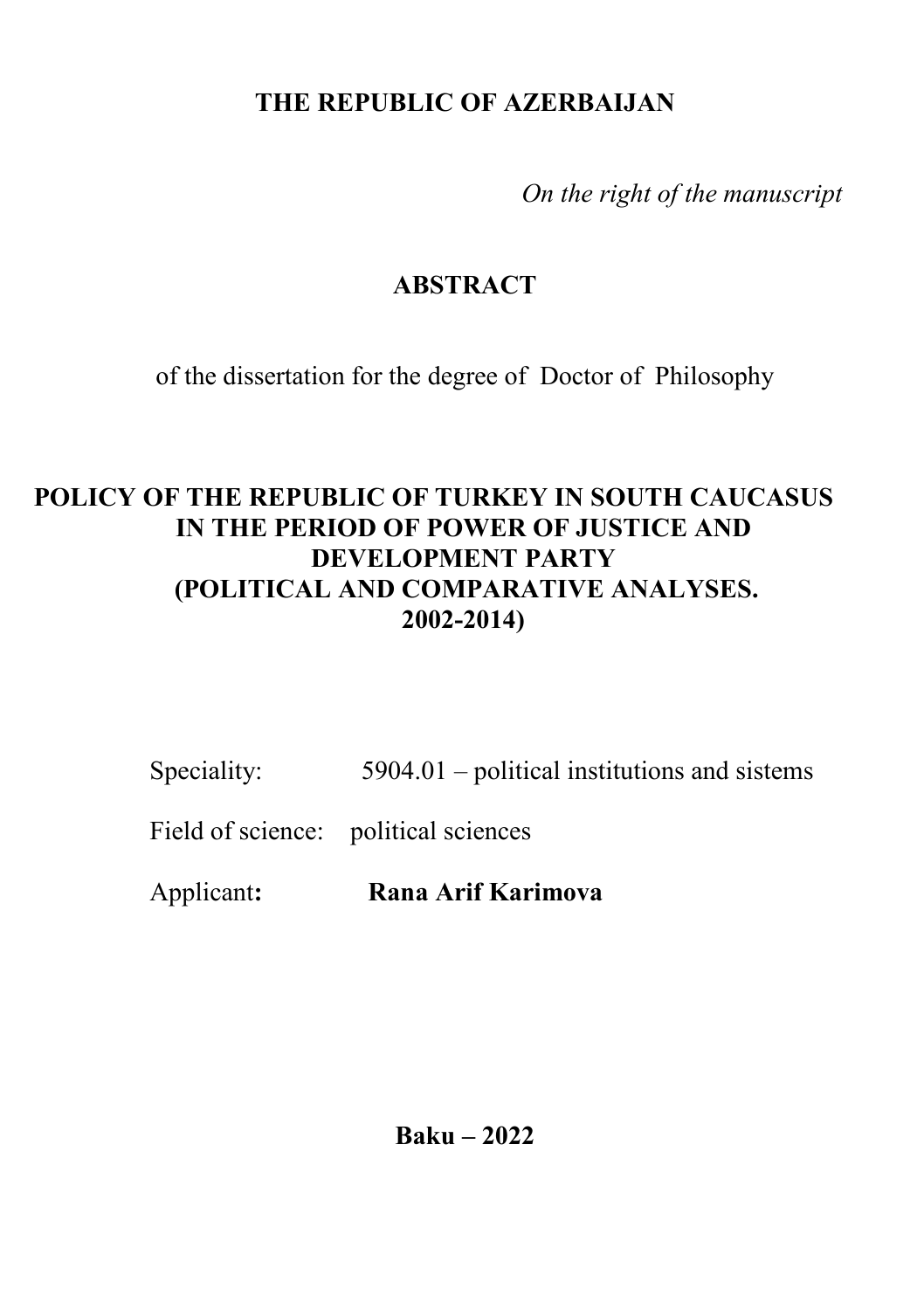The work was performed at the Institute of Law and Human Rights  $of ANAS$ 

Scientific supervisor: Doctor of Political Sciences, professor **Gulzar Isakhan Ibrahimova**  Official opponents: Doctor of Political Sciences, docent **Khalid Qudrat Niyazov**<br>Doctor of Philosophy in Political Science, Associate professor Rajab Zakir Rahimli **Doctor of Philosophy in Political** Science Ramid Sohbat Huseynov

Commission under the President of the Republic of Azerbaiian operating at Academy of Public Administration under the President of the Republic of Azerbaijan

Chairman of the Dissertation council:

The Urkhan Kazim Alakbarov council: **Urkhan Kazim Alakbarov**

Academician

Scientific secretary of the Dissertation council:

 $\bigcup_{u \in V} \bigcup_{v \in V} \bigcup_{v \in V} \bigcup_{v \in V} \bigcup_{v \in V} \bigcup_{v \in V} \bigcup_{v \in V} \bigcup_{v \in V} \bigcup_{v \in V} \bigcup_{v \in V} \bigcup_{v \in V} \bigcup_{v \in V} \bigcup_{v \in V} \bigcup_{v \in V} \bigcup_{v \in V} \bigcup_{v \in V} \bigcup_{v \in V} \bigcup_{v \in V} \bigcup_{v \in V} \bigcup_{v \in V} \bigcup_{v \in V} \bigcup_{v \in V} \bigcup_{v \in V} \bigcup_{v \in V} \bigcup_{$ 

 $\sqrt[n]{\theta}$  acting prof.  $\equiv$  Sev

Chairman of the scientific seminar:<br> $\mathcal{J}_{\ell}$  *(lloeel* Associate *Associa* 

Doctor of Political Sciences,<br>Associate prof. **Sevil İmamverdi Mаmmаdova**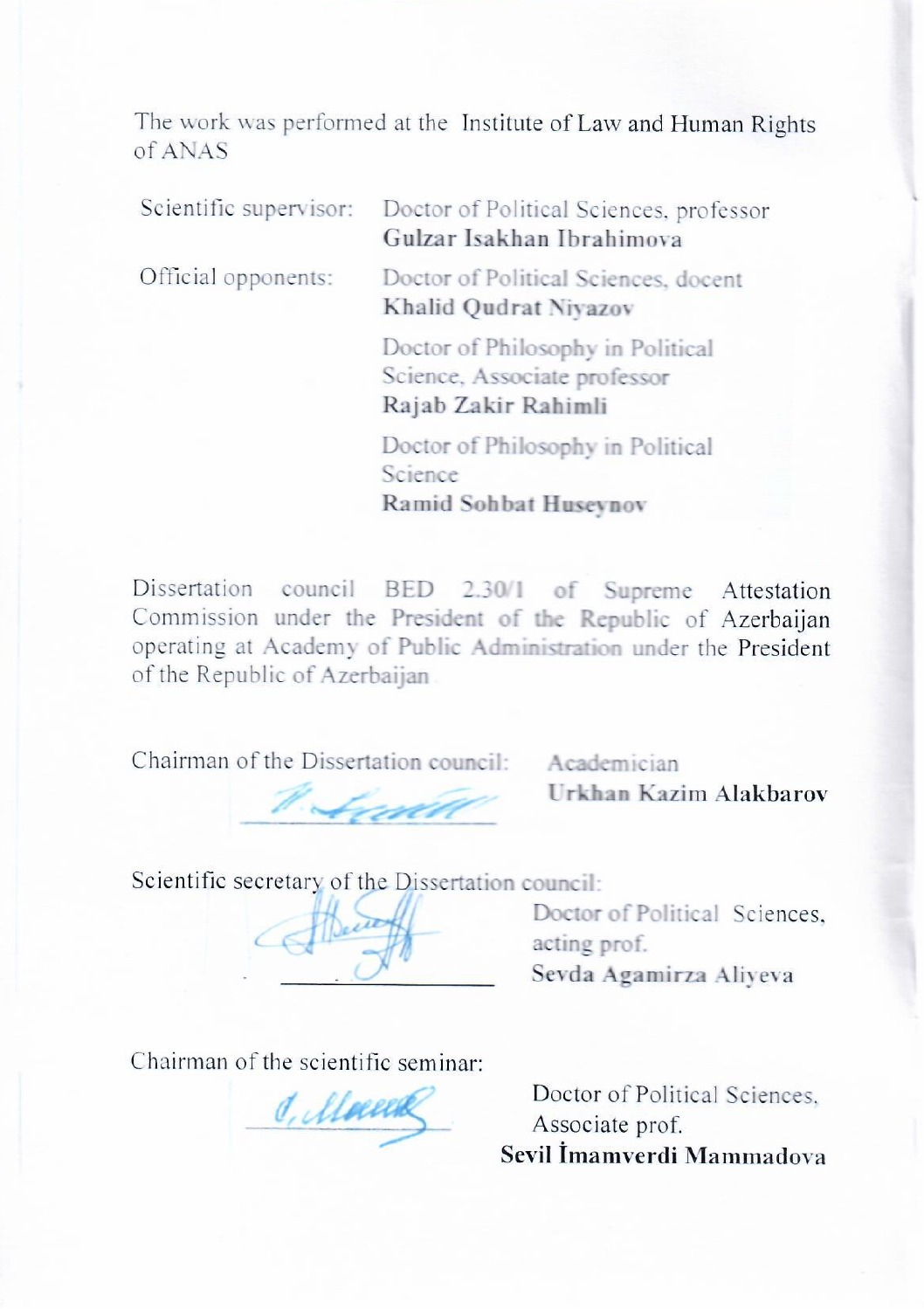# **GENERAL DESCRIPTION OF THE RESEARCH**

**The relevance of the research and degree of elaboration.** The Caucasus has always been of great importance to the leading powers. After the countries of the region gained independence, the emergence of a new regional system and the development of security risks for regional powers, along with the growth of regional conflicts, necessitated an effective regional policy for Turkey, which is of particular importance in the region. Under the Justice and Development Party (AKP), Turkey's geopolitical interests in the region and its ability to influence regional peace and multilateral relations have a scientific and political basis. These reasons determine the relevance of the research topic and they can be grouped as follows.

*Firstly,* Based on its strong historical, cultural, ethnic and linguistic ties with the independent republics of the region, Turkey has had the opportunity to become a leading state, making it possible to increase its role both in the region and in the world. This makes it relevant to research the problem from a political point of view.

*Secondly*, in the first half of the 1990s, the "Turkish model" (secularism,

market economy, cooperation and closeness with the West, multi-party system) as an example of a new political, economic and social model was adopted as an attractive model for the Turkish Republics (Azerbaijan, Kazakhstan, Uzbekistan, Kyrgyzstan and Turkmenistan). This proximity was also supported by the United States and the European Union, which did not want the South Caucasus region to fall under Iranian control and Russia to re-enter the region. Energy policy has become more important in Turkey's regional policy in the South Caucasus. From the point of view of oil and gas production in the region and their transportation to world markets, Azerbaijan is also the most suitable transition point for Turkey to enter the Caucasus, a common source of joint investment, a source of energy, and a market where it can sell its products. This makes it necessary to conduct scientific research on this issue.

*Third,* one of the principles of the AKP policy is to resolve traditional tensions and implement a partnership-based neighborhood policy. The new format formed in the South Caucasus after the 44- Patriotic War has changed Turkey's influence in the region. The Baku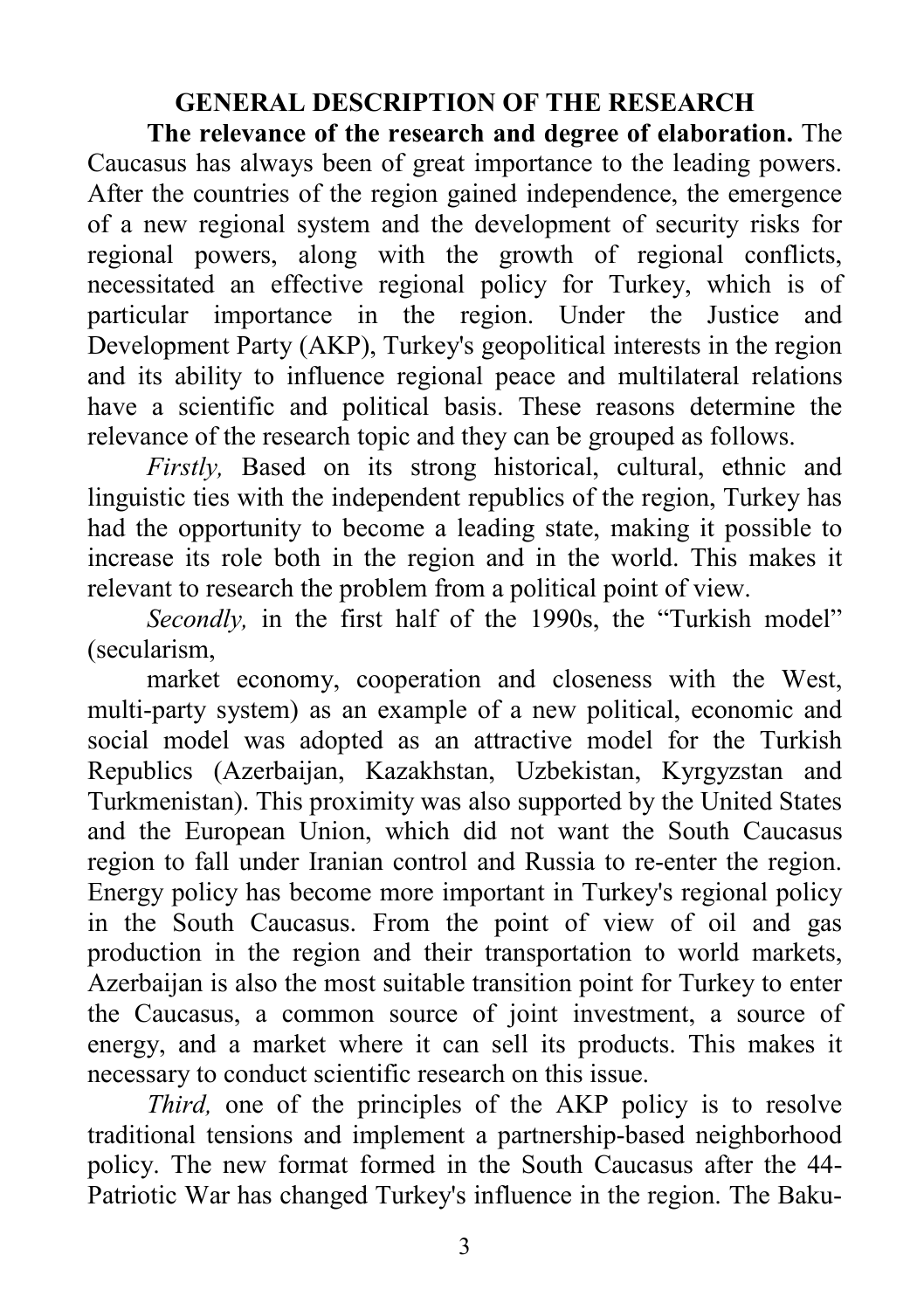Tbilisi-Kars railway is one of the main system-building elements of China's One Belt One Road project. The presence of Turkish companies for such purposes, the signing of the Shusha Declaration on Allied Relations between the Republic of Azerbaijan and the Republic of Turkey, negotiations and tactical steps to open the Zangazur Corridor, the appointment of special envoys in the normalization of bilateral relations between Armenia and Turkey, etc. Such processes once again demonstrate the relevance of the development of Turkey's cooperation with the South Caucasus republics and the relevance of Turkey's policy in the region during the AKP*.*

All this makes it impossible to solve any important political or geopolitical problem in the South Caucasus without the participation and role of Turkey, and makes it important to study Turkey's policy in the South Caucasus.

When analyzing the degree of development of the problem, the existing scientific literature on the topic is grouped according to various aspects.

The first group reflects the influence of geopolitics on various aspects of the main geopolitical theories related to national interests and national security, as well as the influence of the spatial-territorial aspect on national global and regional politics (Z. Brzezinski, T. Andrianova, S. Baburin, S. Huntington, H. Morgenthau, A. Davutoglu and others).

Andrianova TV Geopolitical theories of the XX century. M .: INION RAN, 1996; Brzezinski Z. The Great Chessboard, M., International Relations, 1998, 256 p .; Howard G. E., "NATO and the Caucasus: The Caspian The Caspian Axis," Hungtington S. The third wave of democratization in the late twentieth century. USA: Norman University of Oklahoma Press, 1993, 366 p .; Morgenthau H. J. Politics Among Nations: The Struggle for Power and Peace, Sixth Edition, New York, Alfred A. Knopf. 1985; Davutoğlu A. Strategic Depth: Turkey's International Context, İstanbul: Küre Yayınları, 2011, 498 p .; Davutoğlu A. Turkey should be a Central Country / / "Radikal" newspaper, 2004, 26 Shubat and others.

In general, in the analysis of events in the region, realistic theories of international relations explain the regional policy of the countries and the relations between the countries of the region in a "big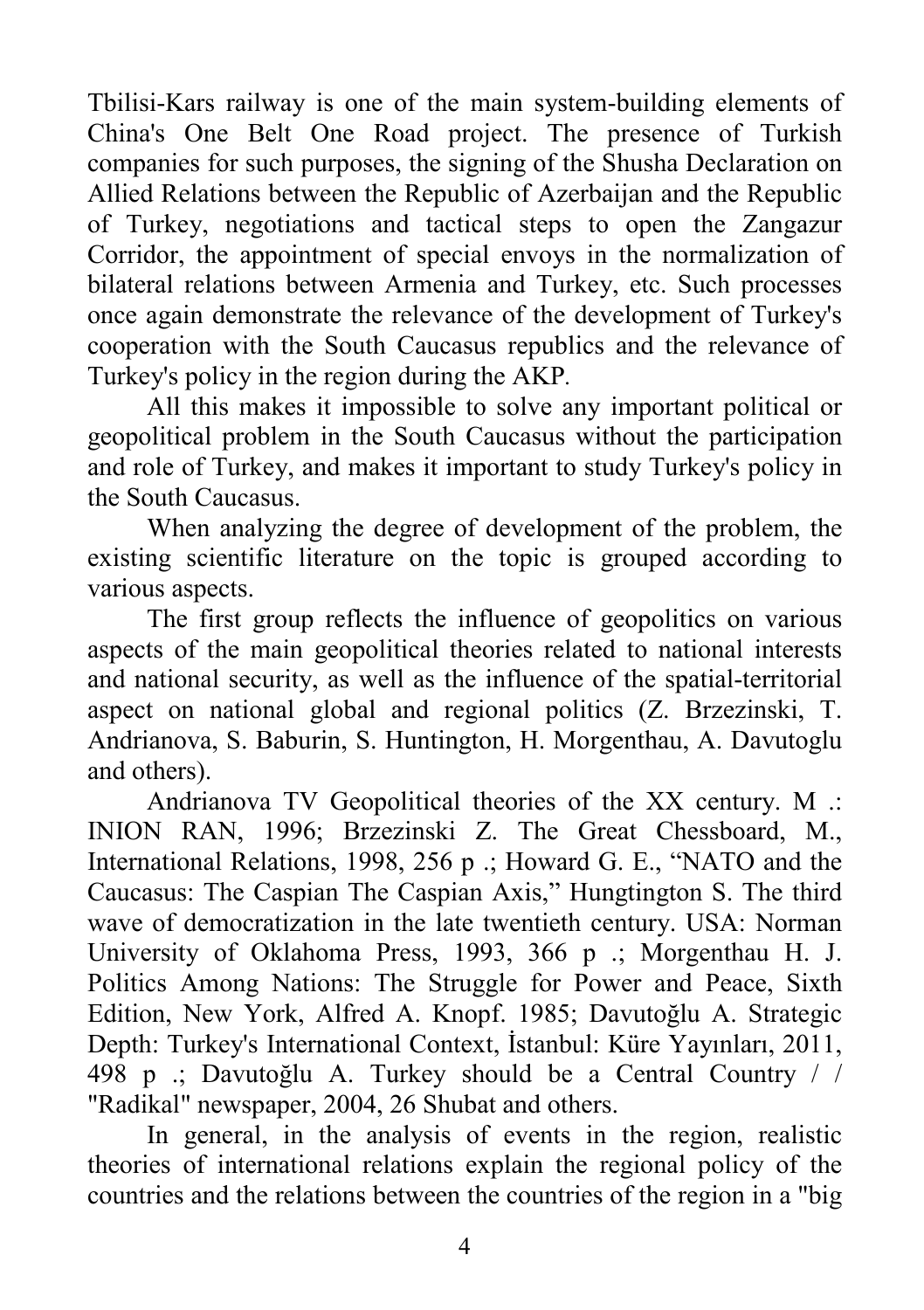game", emphasizing the strategic and geopolitical elements. This explanation is not enough to explain Turkey's policy towards the region, especially the relations between Turkey and Azerbaijan.

The work of the second group includes three subgroups. Turkish and foreign authors A.Arslan, M.Bolukbashi, W.Hale, A.Karaosmanoglu and others wrote about the coming to power of the Justice and Development Party (AKP) in the first half of the political transition to a multiparty system in Turkey and the second step of counter-democratization. works that reflect the next military coup that destroyed the system.

The second subgroup is engaged in modern research. In these works on Turkish foreign policy, more attention is paid to the expression of an independent, original opinion. The nature of Davutoglu's foreign policy, the "self-perception" that defines his fundamental philosophy and identity to which he belongs, as well as the concept of foreign policy in the narrow space of the Cold War, which continues to this day, are considered. analyzed, the need for new perspectives is shown.

Arslan A. Social anatomy of the AKP government: Sociological analysis of the deputies of the Justice and Development Party // International Journal of Human Sciences Volume: 4 Issue: 2 Years: 2007; Bölükbaşı M. From the National Meeting to Conservative Democracy: The Conversion of Islamic Elites After 28 February Processes in Turkey // Journal of Human and Social Studies, 2012, Volume: 1, Issue: 2, p. 166-187; Hale W. Army and Politics in Turkey from 1789 to the Present Day. Istanbul: Hil Yayın, 1996; Karaosmanoglu A. Turkey Objectives in the Caspian Region ", in Gennady ... of the Caspian Region. Oxford: Oxford University Press, 2001, pp.151-152 and b ..

Çalış Ş., Dağı İ, Gözen R. Turkey's Foreign Policy Agenda: Identity, Democracy, Power. Ankara, 2001, 322 p .; Giray S. D. The Impact of the Armenian Question on the Turkish Foreign Policy. New Turkey 60/2014, pp.1-37; Ogan S. Russia's Changing Baku-Ceyhan Policy and Regional Strategic Balances // Insight Turkey. April-June 2002. Vol.4 No.2 P. 95-99 .; Thank you I. Arab Spring, Turkish Foreign Policy and Foreign Perception // Middle East Analysis, 2011, Volume 3, Issue 31-32, p.57-64; Sönmezoğlu F. Turkish Foreign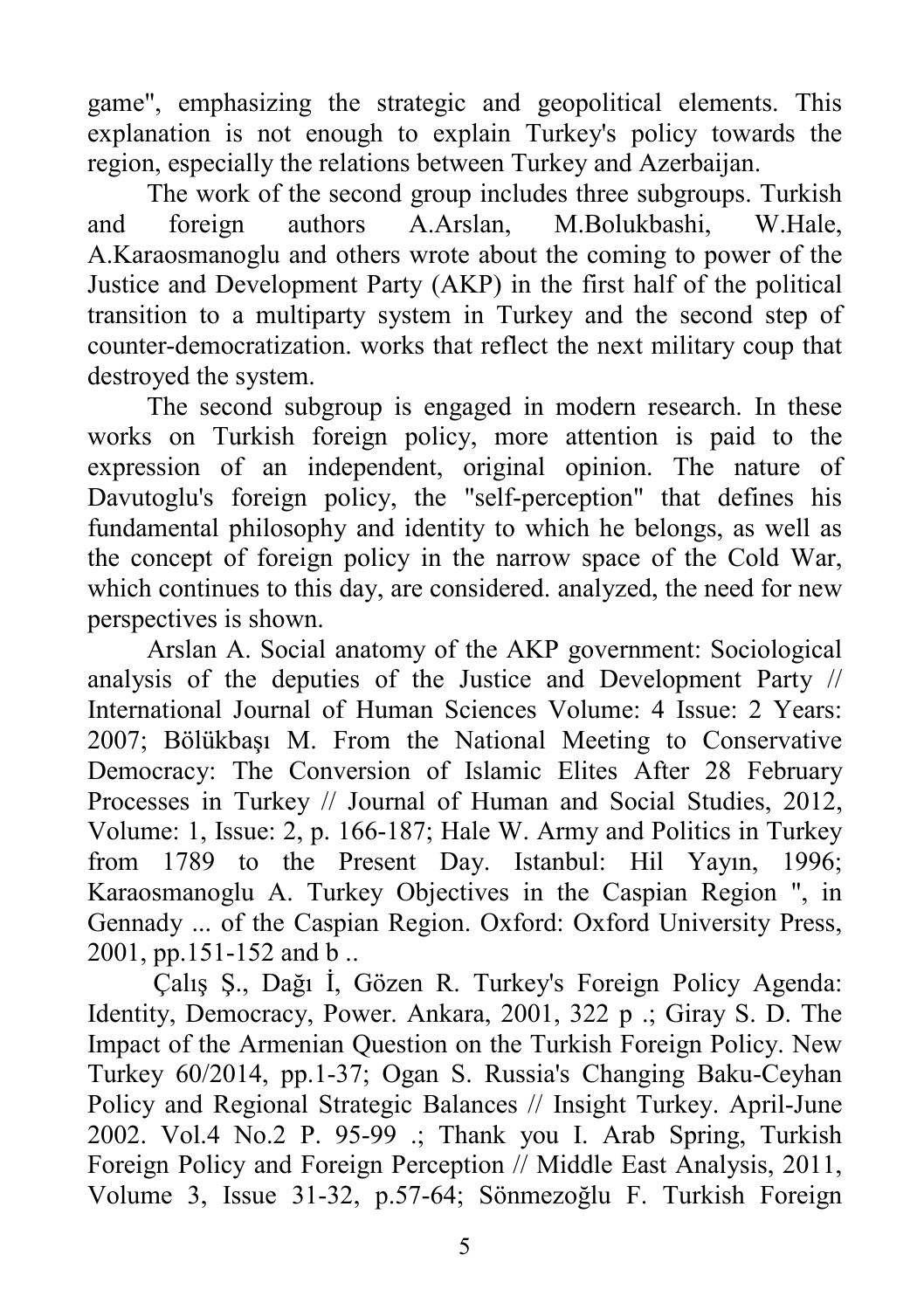Policy from World War II to the present day, Istanbul, Der Yayınları, 2006, 1060 p .; Sönmezoğlu F. Turkish Foreign Policy. From World War To Today. Istanbul, 2006, 840 p .; Tuncer N. Süleyman Demirel. Ali Faik Demir (Ed.), Leaders in Turkish Foreign Policy, Ankara, Bağlam Yayınları, 2007, 653 p .; Yeşiltaş M, Balcı A. Dictionary of the AK Party Period Turkish Foreign Policy: A Conceptual Map // Information Volume: 23, 2011, p.9-34 .; Ilhan U. From the focus on foreign policy to the Middle East reality // Al-Jazeera Turk, 25 December 2014

In the third subgroup T.Kuzio, N.Yilmaz, S.Kornel, N.Nasibli and others. studies of the geopolitical situation and strategic cooperation. In order to determine the priorities of Turkey's modern foreign policy, the works of S. Chalish, S. Giray, I. Sagsen, F. Sonmezoglu on Turkish foreign policy were analyzed.

The third group includes publications of periodicals by Azerbaijani and foreign authors on the history of the formation of Azerbaijani-Turkish relations in modern times, the current situation and prospects for development. This complex work can be divided into 3 parts.

During the years of independence, theoretical and politicalpractical research reflecting some aspects of Turkish-Azerbaijani relations was conducted.

The first subgroup includes issues of Azerbaijani-Turkish relations and energy corridors in the foreign policy of the national leader Heydar Aliyev by prof. A. Gasanov and researches by A.Aslanli.

Davutoğlu A. Medeniyetlerin Ben-idraki // Divan, Sayı: 1, 1997, s.1-53.

 Kuzio T. Geopolitical Pluralism in the CIS: The Emergence of GUUAM," Euro-pean Security, vol. 9, no. 2, Summer 2000, pp. 81- 114; Yılmaz N. Stratejik Ortaklıktan Model Ortaklığa: Türkiye'nin Bağımsız Dış Politikasının Etkileri, syf;552; Cornell Svante E. "Geopolitics and Strategic Alignments in the Caucasus and Central Asia," Perceptions, vol.4, no. 2, 1999, pp. 100-125; Nassibli N. Azerbaijan's Geopolitics and Oil Pipeline Issue. Perceptions, Cilt 4, Sayı 4, 2000, s. 114-115.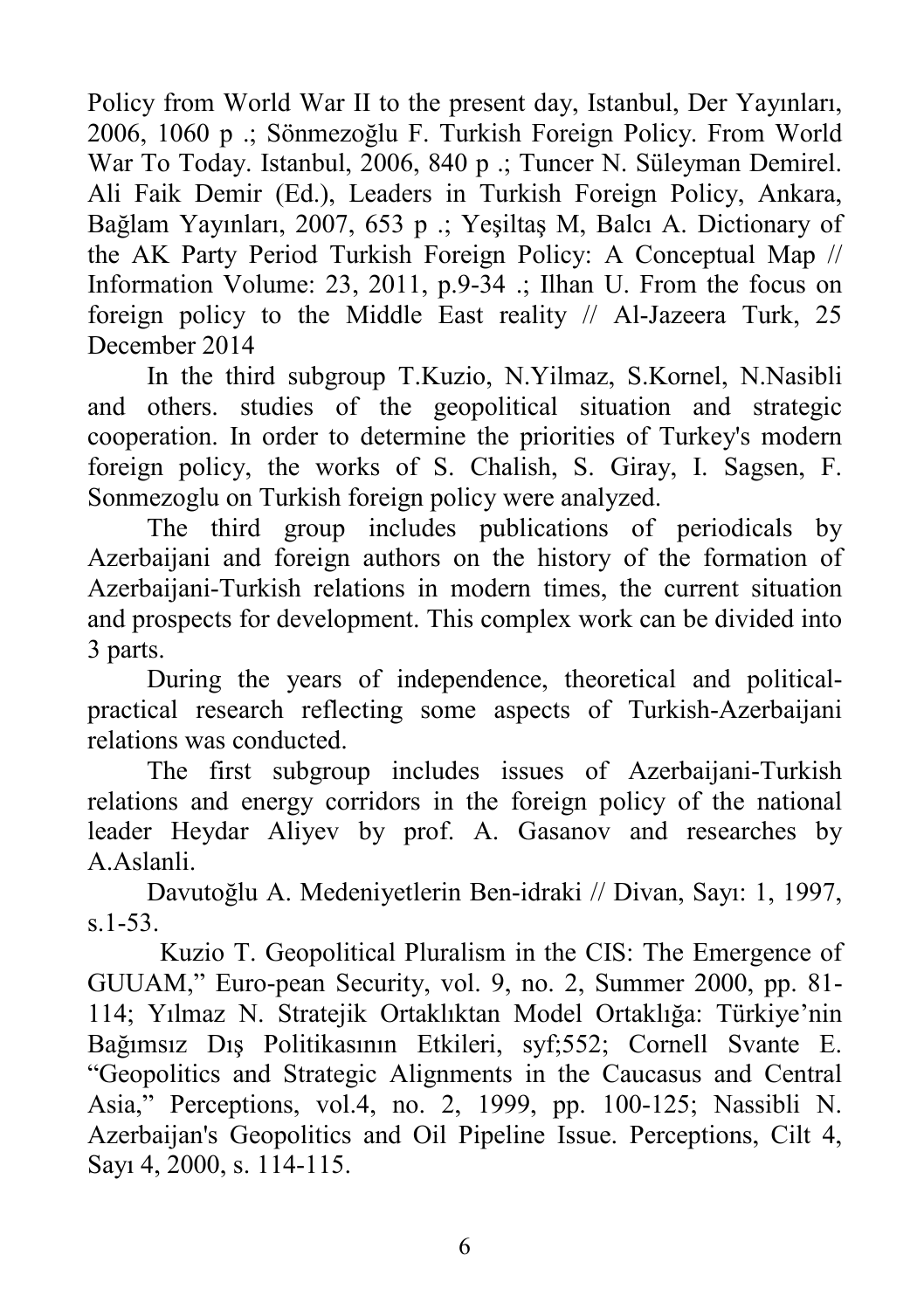Çalış Ş., Dağı İ, Gözen R. Türkiye'nin Dış Politika Gündemi: Kimlik, Demokrasi, Gücenlik. Ankara:, 2001, 322 s.; Giray S. D. Ermeni Sorununun Türk Dış Politikasına Etkisi. Yeni Türkiye 60/2014, ss.1-37; Sagsen İ. Arap Baharı, Türk Dış Politikası ve Dış Algılaması // Orta Doğu Analiz, Temmuz-Ağustos 2011, Cilt 3, Sayı 31-32, s.57-64; Sönmezoğlu F. II Dünya Savaşı'ndan günümüze Türk Dış Politikası, İstanbul, Der Yayınları, 2006, 1060 s.; Sonmezoğlu F. Turk Dış Politikası. Dunya SavaşIndan Gunümüze. Istanbul, 2006, 840 s.

 Birlikdə yeni əsrə doğru. Azərbaycan Respublikası Prezidenti Heydər Əliyevin ABŞ-a səfəri. 27 July-7 avqust, 1997-ci il, 415 s.; Həsənov Ə. Heydər Əliyevin xarici siyasətində nəqliyyatkommunikasiya və enerji dəhlizləri məsələsi // Heydər Əliyev

The second subgroup includes articles, collections and monographs reflecting Turkey's strategic interests in the South Caucasus region at the present stage and the scientific, political, military-technical, cultural and economic aspects of Azerbaijani-Turkish relations.

The third subgroup includes researches of Azerbaijani and foreign authors G.Rzayeva, S.Ogan, B.Sasley, D.Tashchikar, P.Felgenhauer and others on regional projects. According to them, participation in regional projects also parallels the EU's approach to the South Caucasus.

ideas: Azerbaijan's way of development in the XXI century. Baku: Azerbaijan, 1997; Aslanli A., Hesenov I. Haydar Aliyev's Foreign Policy of Azerbaijan (1993–2001). Ankara: Platinum Publications. 2005, 170 p .; Aslanlı A. Natural Sources in Azerbaijan's Foreign Policy during the Haydar Aliyev Period. 2011

 Azerbaijan-Turkey relations in the last 20 years: Successes and opportunities (collection of articles). Baku, 2011, 157 p .; Azerbaijan-Turkey modern relations: current situation and development prospects. Baku, 2008, 58 p .; Scientific, political, cultural and economic directions, current situation and directions of Azerbaijan-Turkey relations. Baku, 2008, 154 p .; Jahangirli J. Azerbaijan-Turkey relations in modern times. Baku :, 2006, 109 p .; Jafarsoy N. Azerbaijan-Turkey Relations (1993-2000), 2001, 123 p .; Musayev Y. Azerbaijan-Turkey cooperation in the military-technical field (1991-

7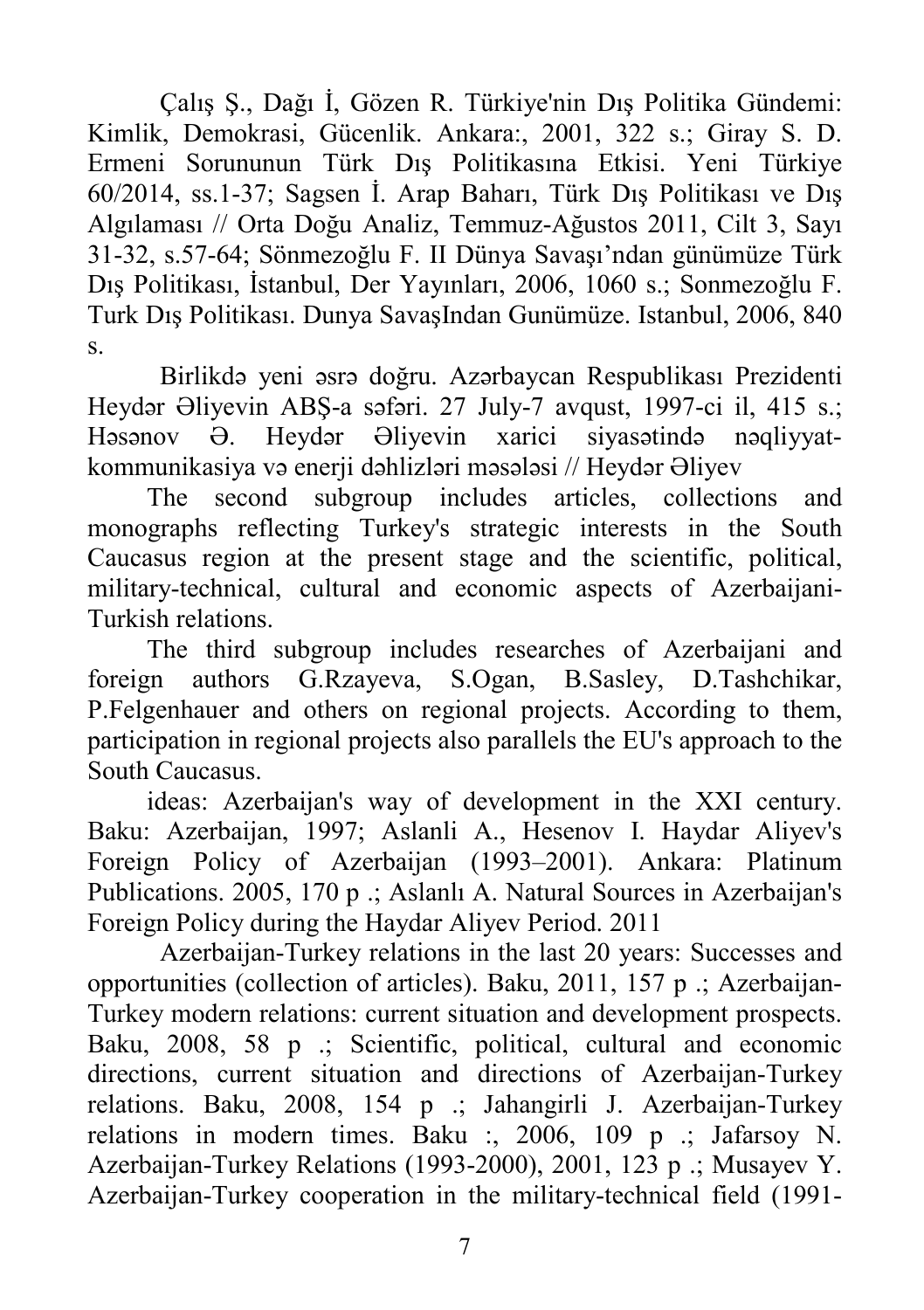2011) // Azerbaijan-Turkey relations in the last 20 years: successes and opportunities2011,158 p .; Asker A. Turkish-Azerbaijani relations after the opening of the Armenian, 21st Century Magazine; Cumhuriyet, the greatest indicator of Turkish-Azerbaijani relations, June 26, 2009; IAV. Conference on the Development of Turkish-Azerbaijani Economic Relations, Istanbul, 1996, p.50; Oran B. The Turkish Approach to Transcaucasia and Central Asia, in Ole Hoiris and Sefa Martin Yurukel (eds.) Contrasts and Solutions in the Caucasus, Aarhus: 1998, p. 466; Winrow G. M., Turkey and the Caucasus: Domestic In¬te¬rest and Security Concerns, L .: The Royal Institute of International Affairs Press, 2000. p.58.

 Rzayeva G. Azerbaijan-Turkey energy relations: challenges and prospects // Azerbaijan-Turkey relations in the last 20 years: successes and opportunities. ATİB. 2011,158 s .; Ogan S. Russia's Changing Baku-Ceyhan Policy and Regional Strategic Balances // Insight Turkey. April-June 2002. Vol.4 No.2 P. 95-99; Sasley B. "Turkey's Energy Politics in the Post-Cold War Era" // Middle East of International Affairs, Vol.2, No.4, 1998. PP. 28-39 .; Taşçıkar D. Economic Reforms in Central Asia and the New Great Game in Yalçınkaya (ed.) Kars, 2007, pp.233-247; Felgenhauer P. Russian-Turkish Military Relations: much mutual respect, but many misgivings // Insight Turkey, Volume 4 Number 2, 2002, p.41.

The fourth group consists of works covering Armenian-Turkish and Armenian-Azerbaijani relations.

Thus, the analysis of the socio-normative and legal-political aspects of the above-mentioned works in the analysis of the literature used in the research shows the importance of closing the gaps in Turkey's policy in the South Caucasus and developing the chosen problem. Taking into account the mentioned aspect, as well as scientific arguments, factual analysis and logical opinions in the work, the dissertation can be considered as the first research work in this field.

Although there is some work on various aspects of the problem, the lack of research in the modern national scientific literature devoted entirely to Turkey's policy in the South Caucasus, reflecting the specificity of the issue, makes it necessary to study the subject comprehensively. This fact, as well as the urgency of the problem,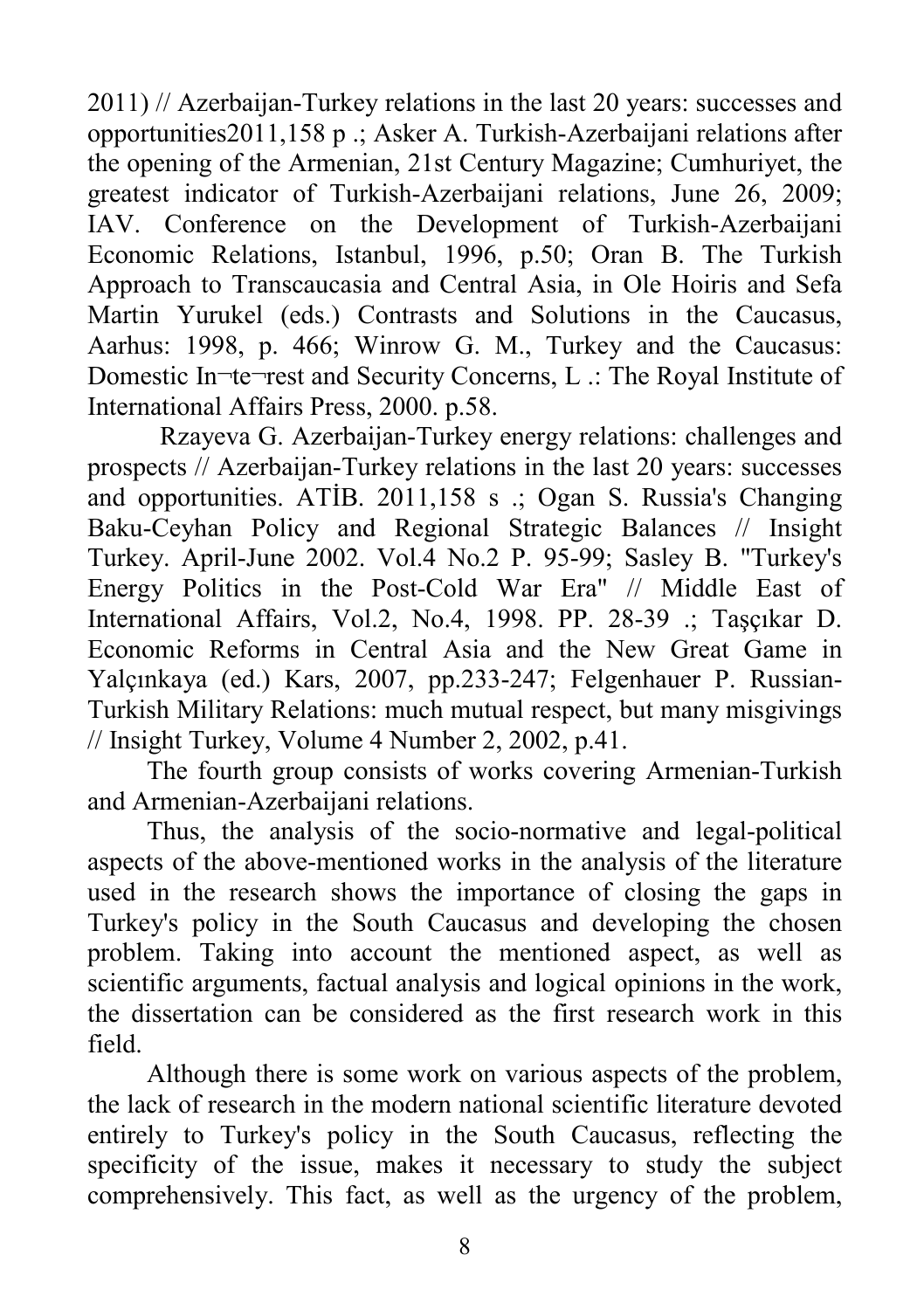determined the choice of topic, the object, subject, goals and objectives of the study.

**The object and the subject of the research.** The object of the study is the policy of the Republic of Turkey in the South Caucasus during the period of the PDP, and the subject is the nature and mechanism of influence of Turkey's policy in the South Caucasus, aimed at the security and development of the region.

**Goals and objectives of the research.** The main purpose of the study is a relatively complete and comprehensive study of the policy of the Republic of Turkey aimed at ensuring security, stability and cooperation in the South Caucasus.

To achieve the goal of the study, efforts were made to solve the following tasks:

Görgülü İ. Turkey-Armenia Dialogue Series: Assessing the Rapprochement Process. Caucasus Institute .TESEV Publication, 2010; Mustafa A. Where is Azerbaijan-Turkey-Armenia Agreement? 2009; Oguz C. Turkey-Azerbaijan Relations and the Armenian Factor, 1.b. Ankara, 2010, p. 80; Valiyev J. Turkey-Armenia Protocols: who wins, who loses? Center for Strategic Studies, Baku, 2015, 44 p .; Musayev Y. Azerbaijan-Turkey cooperation in the military-technical field (1991-2011) // Azerbaijan-Turkey relations in the last 20 years: successes and opportunities. Collection of articles. © SAM, © ATİB. 2011,158 s .; Azerbaijan-Turkey relations in the last 20 years: Successes and opportunities (collection of articles). Baku, 2011, 157 p.

- Examine the coming to power of the ruling Justice and Development Party and the theoretical issues of Turkish foreign policy during his reign - the Euro-Atlantic alliance, "strategic depth" and "zero problems with neighbors", as well as the existing problems created by the Arab spring;

- Formation of the South Caucasian policy of Turkey, implementation mechanisms and analysis of the main directions and priorities of this policy;

- study the features of cooperation between Turkey and the republics of the South Caucasus, possible prospects, as well as potential sources of conflict;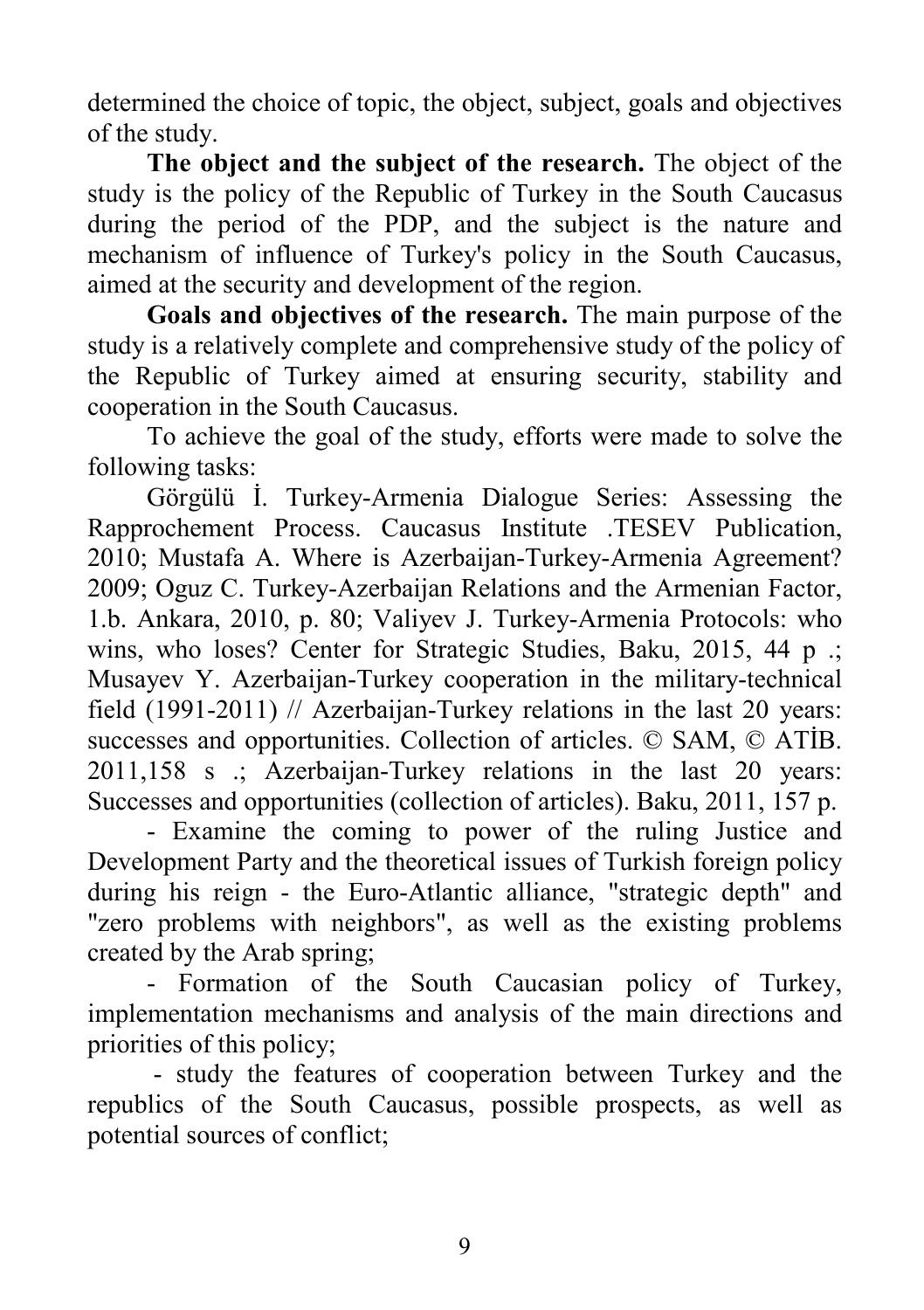- Analysis of the degree of Turkey's participation in regional projects in the South Caucasus, to determine the nature of its involvement in regional geopolitical processes;

- Analysis of Turkey's relations with Azerbaijan, Georgia and Armenia in the context of regional security in the South Caucasus, as well as in the context of the national security of the South Caucasian republics and Turkey;

- Show the place and role of Turkey in the context of the military-political situation in the South Caucasus region, the processes leading to their change, the possibility of objective and subjective dependence, foreign interference and their consequences, as well as the Turkish Republic of the "Armenian" issue in relations between the European Union and the European Union, the Armenian-Azerbaijani conflict in Turkish-Russian relations and the study of possible prospects for cooperation.

**Research methods.** The reports and speeches of the national leader Heydar Aliyev and his worthy political successor, President Ilham Aliyev, statements made at press conferences, as well as works published in different languages and in different years, are of particular source study significance.

The study used a variety of literature and regulatory framework, including international legal acts. The methodological basis of the dissertation research is the system-political approach, the combined use of special methods and the analysis of information processes. A system of methods covering event analysis, content analysis, comparative, empirical, structural-functional, historical-logical and institutional analysis, an integrated approach, general scientific, specific scientific, interdisciplinary scientific methods, along with socio-methodical methods of data collection and research in studies based on these approaches were applied and relevant scientific results were obtained.

#### **The main provisions of defence.**

1. Features of the evolution and formation of the geopolitical position of the state have a direct impact on the improvement of its regional policy, the definition of methods and mechanisms for its implementation;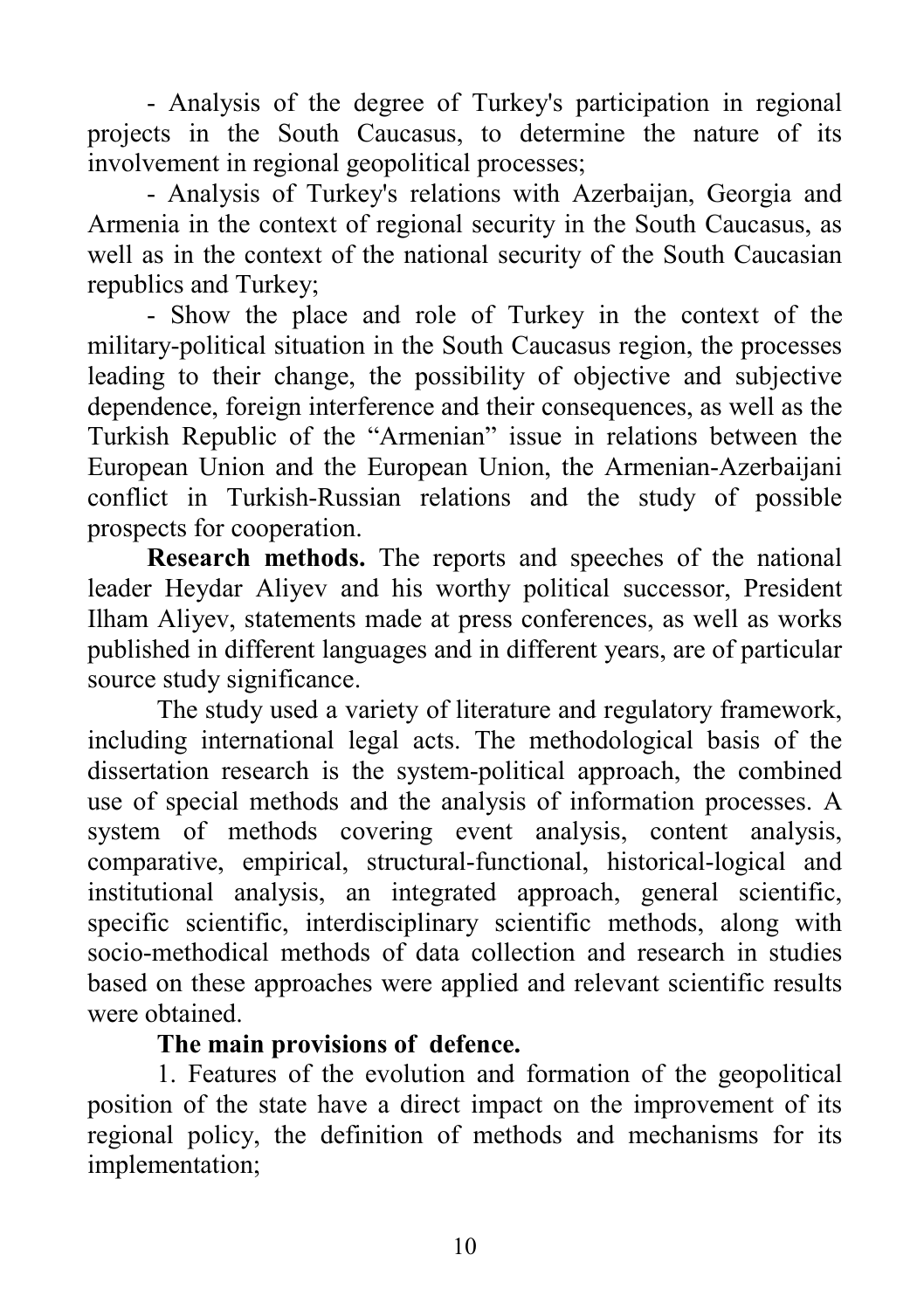2. Analysis of the past and present components of the process of formation of the geopolitical position of the state:

- certain political, economic, etc. actions of the state in relation to its regional neighbors. accurately analyzes steps;

- predicts the most likely scenarios for the further development of the situation;

- makes it possible to neutralize the negative consequences of the policy of any of the states of the region, to more reasonably formulate the content of measures to protect security and stability in the existing region.

3. The development of Turkey's strategic relations with Azerbaijan, the leading state of the South Caucasus, is on the rise;

4. Turkish-Armenian relations are influenced by the Armenian lobby;

5. Turkey's Georgian policy, Georgia's geostrategic position and active participation in energy projects have increased its importance as a transit country;

6. Turkey's balanced policy in international relations contributes to peace in the South Caucasus and the integration of the region into Europe.

**Scientific novelty of the research.** The scientific novelty of the dissertation research lies in the first systematic, comprehensive study of the problem in the political science of Azerbaijan.

- Studied the coming to power of the ruling Justice and Development Party, systematized approaches to the theoretical issues of Turkish foreign policy during his reign, the Euro-Atlantic alliance, "strategic depth" and "zero problems with neighbors", as well as the existing problems created by the "Arab spring" and criticized.

the mechanism of influence on the formation and implementation of Turkey's policy towards the South Caucasus region was revealed, the main directions and priorities of this policy were analyzed;

- studied the features, possible prospects for cooperation between Turkey and the republics of the South Caucasus, as well as sources that could cause a potential conflict;

- the Turkish factor and the degree of its participation in energy cooperation and regional projects in the South Caucasus are analyzed,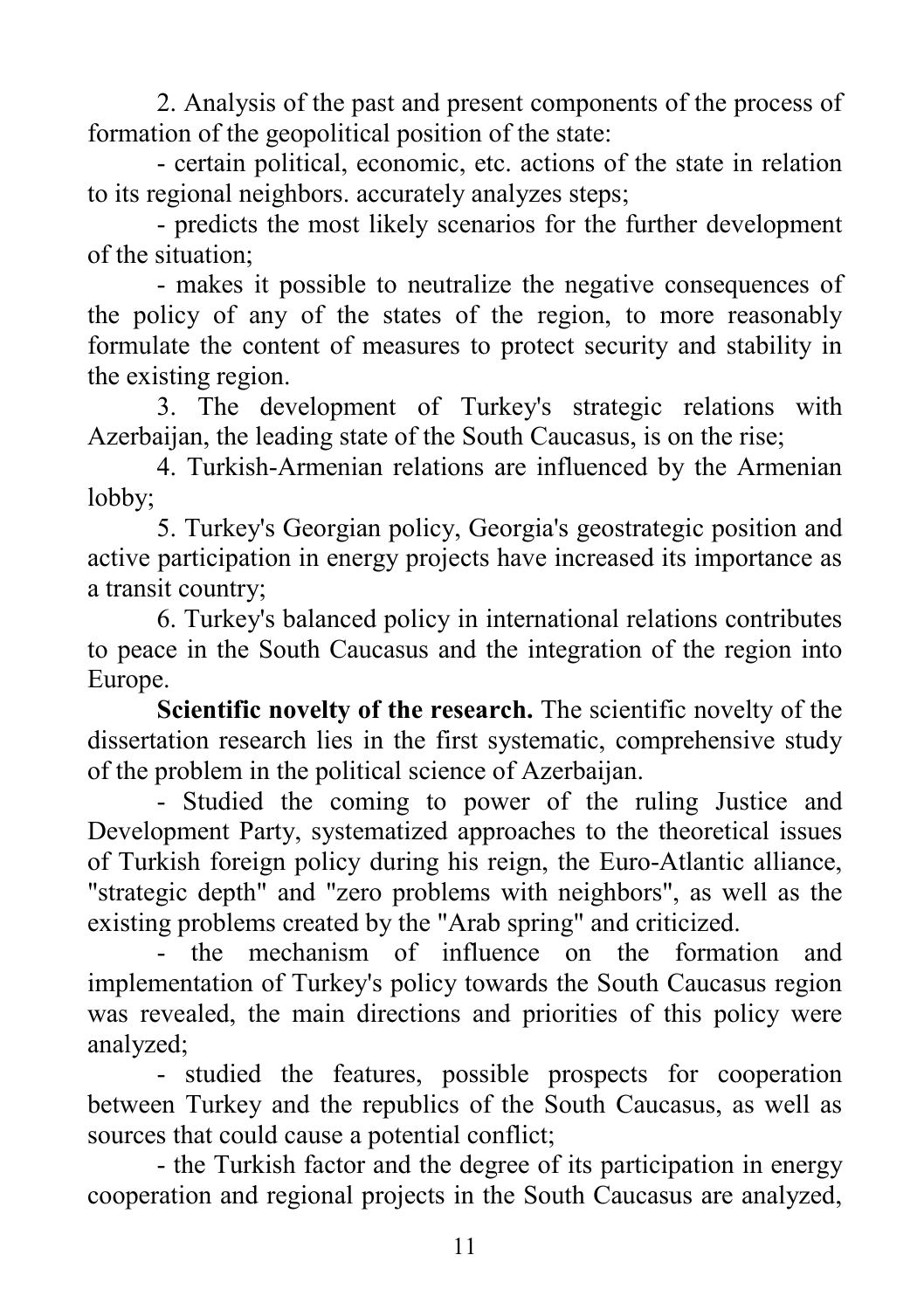the nature of Turkey's involvement in regional geopolitical processes is determined;

- Turkey's relations with the republics of the South Caucasus were studied in the South Caucasus both in the context of regional security and national security;

- The place and role of Turkey in the context of the militarypolitical situation in the South Caucasus region, the processes leading to their change, the possibility of objective and subjective dependence, foreign intervention and their consequences are being studied.

- the activity of Azerbaijan in Turkey's foreign policy was analyzed, ranging from strategic cooperation to strategic partnership, as well as from alliance to economic partnership;

- Turkey's foreign policy analyzes Georgia as a model of integration, studies the consequences of the Russian-Georgian war for Turkey.

- The Armenian issues in the foreign policy of Turkey were studied, the "Armenian" issue in the relations of the Republic of Turkey with the European Union was analyzed.

**Theoretical and practical significance of the research.** The materials and results of the study can be used to study the regional aspects of the system of international relations. The comments, considerations and opinions expressed in the study, the results obtained can help determine the directions of new research in the future in connection with this problem and its individual aspects.

The analysis of geopolitical and economic processes in the South Caucasus can be used to expand the scientific and theoretical base of state policy, as well as for studying the development of the South Caucasus region by university students, lecturing on the problem. The results and recommendations of the study can be used both in the theoretical and practical and in the methodological part of the problem, in training and organizing the activities of political actors.

 **Approbation and application.** The provisions reflecting the main content of the dissertation are reflected in the author's articles published in Azerbaijan and abroad, speeches and reports at national and international conferences.

**Name of the organization where the dissertation work is carried out.** Institute of Law and Human Rights of ANAS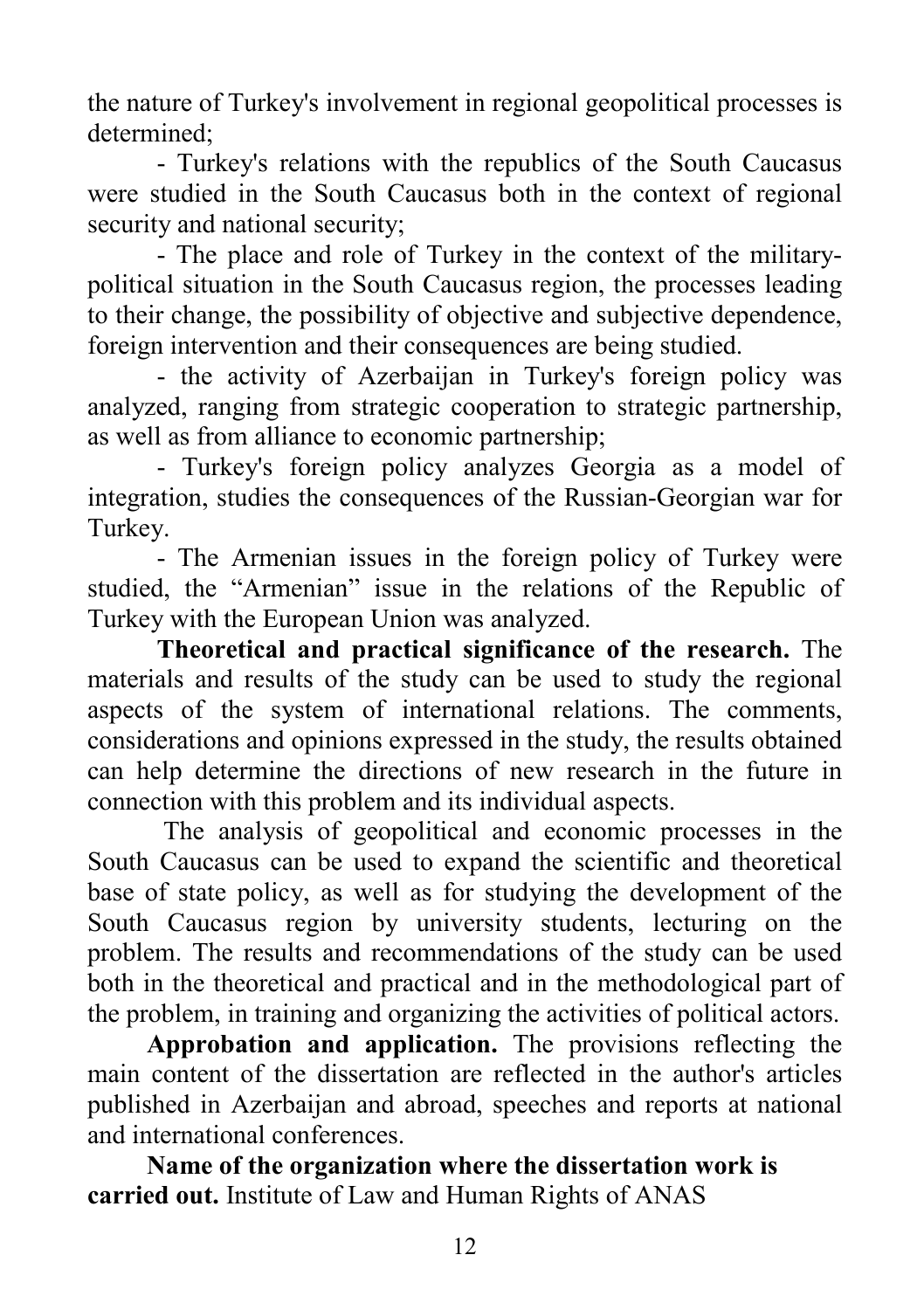**Structural sections and total volume of the dissertation (with symbols).** The dissertation consists of an introduction, 2 chapters, 9 paragraphs, results and bibliography. Introduction - 17249 signs Chapter I - 129832 signs, Chapter II -162119 signs, Conclusion - 15482 signs. The total volume consists of 365,719 characters.

#### **THE MAIN CONTENT OF THE DİSSERTATİON**

The introduction substantiates the relevance of the research topic, analyzes the degree of development, defines the object and subject of research, goals and objectives, methods, scientific novelty, provisions to be protected, theoretical and practical significance of the work.

The first chapter of the dissertation, titled *"Dominance of the Justice and Development Party: Theoretical Issues of Turkey's Foreign Policy and Its Influence on the Politics of the South Caucasus Countries"*, consists of 5 subchapters. The first half of the chapter, titled *"Rise to Power of the Justice and Development Party (PDP)"*, analyzes the 1980 military coup and its impact on Turkish political life, the rise of the political Islamic movement, and the February 28th coup. It is argued that one of the main reasons for the military coup of the 1980s was the politicization of many sectors of society and the polarization of various ideologies. The country experienced a kind of ideological confrontation during the Cold War. Such "right" (nationalist) and "left" (socialist) divisions have deepened in power structures, universities, bureaucracies, the media, and even sports clubs, and the political and ideological struggle between these forces is taking place on the streets. created a chaotic situation by infecting in the form of animals. This situation led to a coup d'état aimed at ending the chaos in the country, overthrowing the government of Suleiman Demirel as prime minister, dissolving parliament and banning political parties.

The semi-chapter analyzes civil-military-military relations in Turkey - the influence of the Turkish Armed Forces on the political life of Turkey was neutralized during the NDP, and military-civilian relations were formed during this period. The beginning of a new phase of democratic and successful economic policy in Turkey is explored with the 2002 parliamentary elections, which were won by the PDP. Disagreements between innovators and traditionalists led to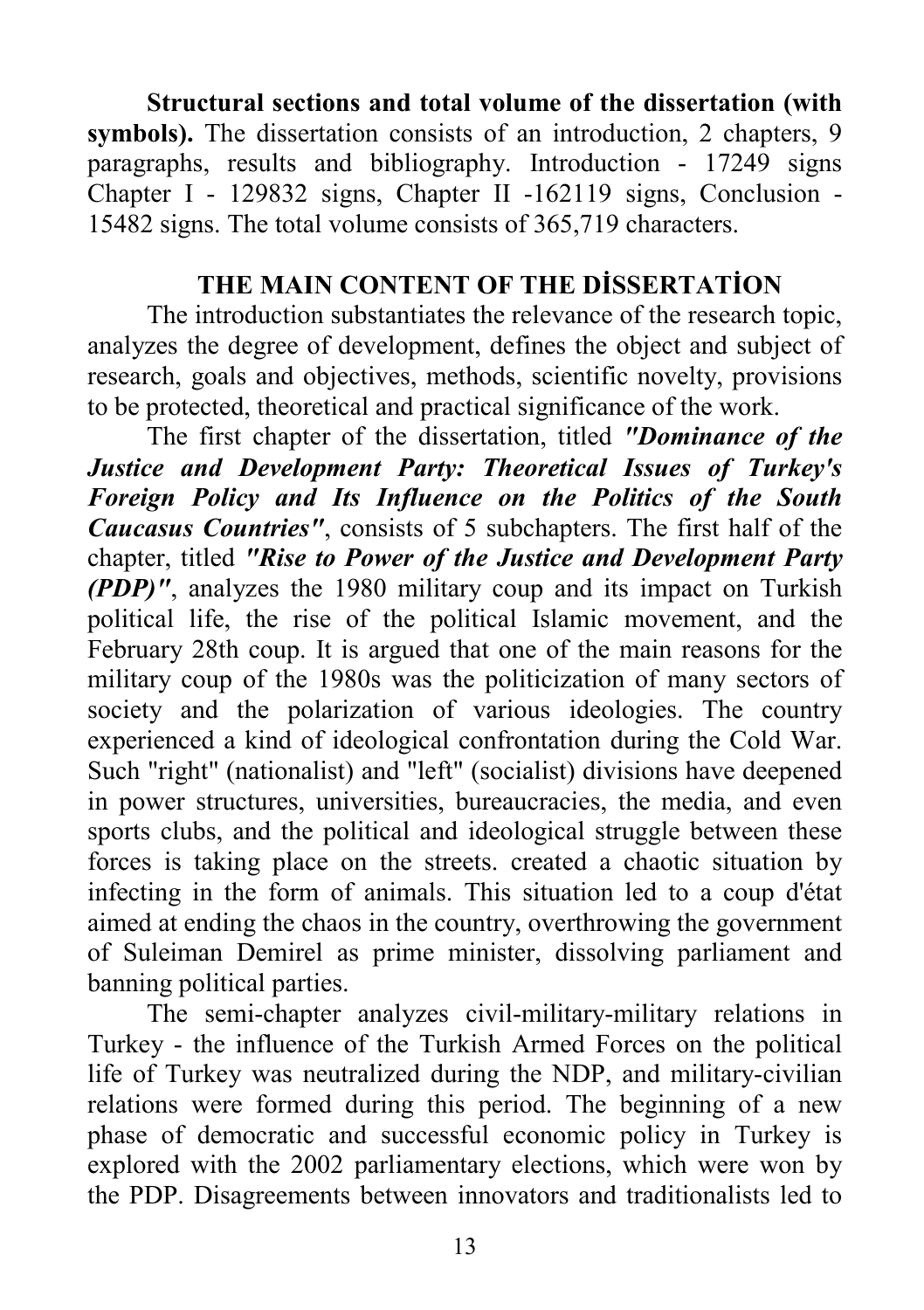the formation of the Happiness Party led by Rechai Kuta in July and the Justice and Development Party led by Istanbul Mayor Recep Tayyip Erdogan in August.

The second half of the chapter is entitled *"General Theoretical Foundations of Turkey's Foreign Policy under the NDP"*. This half of the chapter deals with the traditional course of Turkish foreign policy: the Euro-Atlantic alliance, a new approach to this policy, "strategic depth" and "zero problems with neighbors", as well as an analysis of problems and critical approaches in the exam. new course "Arab Spring". It is stated that Turkey, as a democratic, secular and Muslim country that has allied relations with the West in a new era, is considered by the United States as a "model" in relations with the countries of the region "Middle East" image. An analysis of Turkey's foreign policy in the Middle East states that Turkey's foreign policy is based on certain values and principles, and not on the realities of the region. As a result, it is noted that at the time of the study period, the concept of "strategic depth" did not achieve its goals or, although it reached a certain period of time, it did not hold them for a long time. The "zero problems with neighbors" policy could not prevent a new problem at a time when complex processes like the "Arab Spring" were going on.

At the same time, the subsection explains the concept of "selfawareness" ("ben-idrakı"), which is the essence and nature of Turkey's foreign policy. It is shown that the foreign policy of people who have gained "self-consciousness" is based on self-confidence.

The third subsection is entitled *"Turkey's Influence on the Foreign Policy of the Republic of Azerbaijan"*. The position of Turkey in the Armenian-Azerbaijani conflict, energy cooperation with Azerbaijan and the Turkish factor in regional projects are analyzed. It is noted that due to the interference of international actors in Turkish-Azerbaijani relations, as well as the different political views of the changing authorities in Azerbaijan (1988-1993), bilateral relations have become unstable. It is noted that under the leadership of National Leader Heydar Aliyev and his worthy political successor, President Ilham Aliyev, the strategic partnership deepened, an active policy was pursued to further develop relations with Turkey, and relations between the two countries took into account regional factors.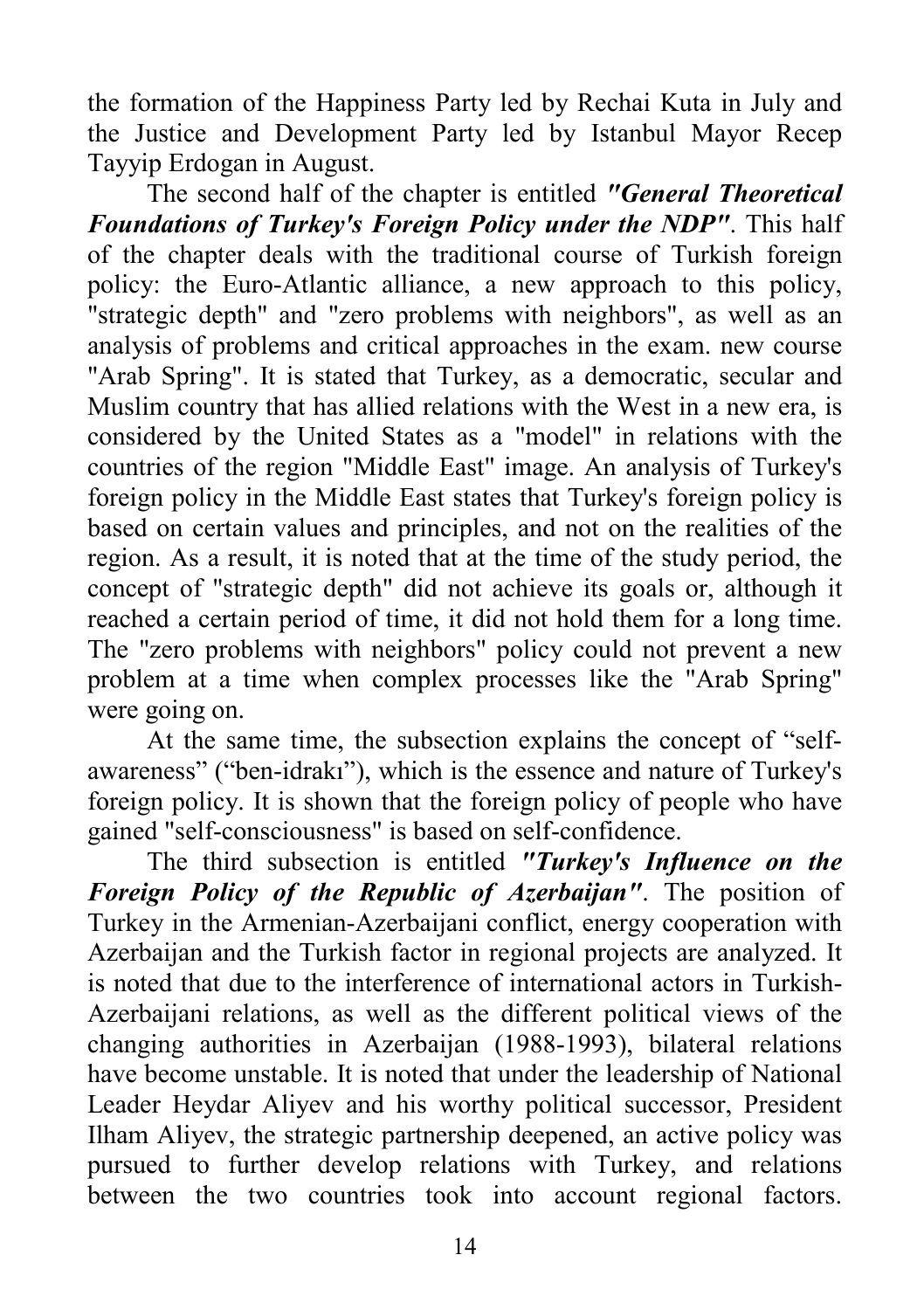Important agreements on the national-Azerbaijani-Turkish strategic partnership were signed. The opening of the Baku-Tbilisi-Ceyhan oil pipeline, the purpose of which is to deliver Azerbaijani natural gas to Turkey and to international markets through Turkey, is part of the Baku-Tbilisi-Kars project, the purpose of which is to connect Turkey and Azerbaijan (Central Asia and China with Europe) by rail , the importance of fast cargo transportation is analyzed. It is noted that Recep Tayyip Erdogan's repeated statements about the impossibility of Turkey's silence in the Armenian-Azerbaijani conflict, his firm statement that the border gates will not be opened without solving this problem, are the main indicators of Turkey's value for Azerbaijan. was. It is noted that this happened due to the active participation of the Turkish media in the 44-day Patriotic War in providing our army with modern weapons, political and moral support for our country, as well as in conveying the truth about Azerbaijan to the whole world. ...in conflict resolution, demining our liberated territories, rehabilitating our veterans and providing them with psychological support, etc. proven itself in such cases.

It is noted that since 2011, 8 meetings of the Turkish-Azerbaijani High-Level Strategic Cooperation Council have been held, agreements on cooperation in all areas have been signed between the two countries, and the Shusha Declaration on allied relations between the two countries for 2021 has been adopted was signed.

In general, the analysis allows us to conclude that Azerbaijan is Turkey's most reliable partner in energy projects in the Caucasus, and this will continue to be the case. Support for Azerbaijan from the Turkish people, society and government has never diminished, has continued to grow and continues to grow. The new state of relations between Azerbaijan and Turkey in the energy sector should be based on the joint use of alternative energy sources in a new era. In this area, Azerbaijan needs Turkey's rich experience and technologies, and Turkey needs Azerbaijan's alternative energy resources.

The fourth subsection is devoted to *"Turkey's role in shaping Georgia's foreign policy"*. It examines support for Turkey after the Rose Revolution and cooperation between Turkey and Georgia in regional projects. Turkey and Georgia have the same economic interests in transporting Caspian energy resources to the West. The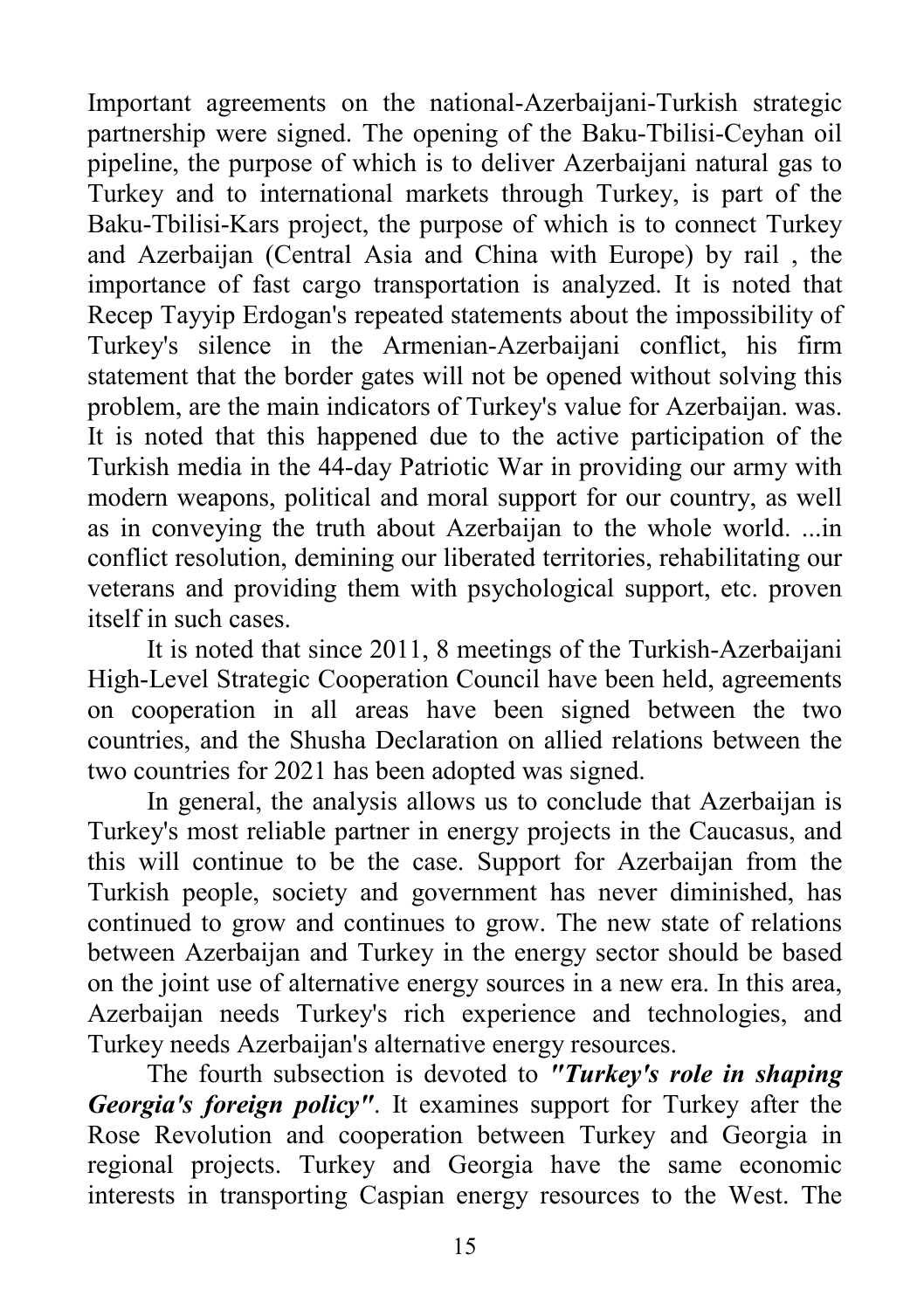political side of successful energy cooperation was studied, alternative energy projects were analyzed, the Baku-Tbilisi-Ceyhan oil pipeline transporting Azerbaijani oil to the Western market, along with regional economic ties, contributed to the development of relations in these countries. It was decided that the strategic points would give Georgia an interest in the projects.

As a result, it is noted that the political significance of regional projects for Georgia far exceeds the economic benefits. This reflects, first of all, the strategic choice of the country. Georgia's determination to side with the West is also important in terms of guaranteeing Western support. As a sign of political support, Georgia is currently the largest recipient of aid and grants in the Caucasus.

In accordance with the Association Agreement signed in 2014, the EU is a trading partner of Georgia, and the total volume of trade between them has continued to grow in recent years. This gave impetus to the further development of trade relations between Turkey and Georgia. The figures, which are statistical comparisons, ultimately show that Turkey has dominated Russia's economic relations with Georgia in previous decades.

The fifth subsection analyzes *"Turkey's influence on Armenia's foreign policy"*. The issues of the Armenian diaspora and the so-called genocide, as well as "football diplomacy", the concluded protocols and the final inefficiency, various reasons for the tense Armenian-Turkish relations in the region and the factors that determine the problematic approach to relations with Turkey are analyzed. Although Turkey was treated relatively condescendingly during the Ter-Petrosyan era, during the presidencies of Robert Kocharian and Serzh Sargsyan, a radical nationalist policy was pursued towards Turkey, as well as to satisfy the Armenian diaspora. to Turkey and ardent support for Armenian separatism in the occupied territories of Azerbaijan, both presidents regarded as a source of internal legitimacy. Implementation and institutionalization; developing relations with major powers, especially Russia, and integrating the country into the world economic system; It is defined as achieving a solution to the Armenian-Azerbaijani conflict within the framework of Armenia's national interests.

In the course of the analysis of the Armenian diaspora and the socalled genocide, the main factors shaping both the domestic and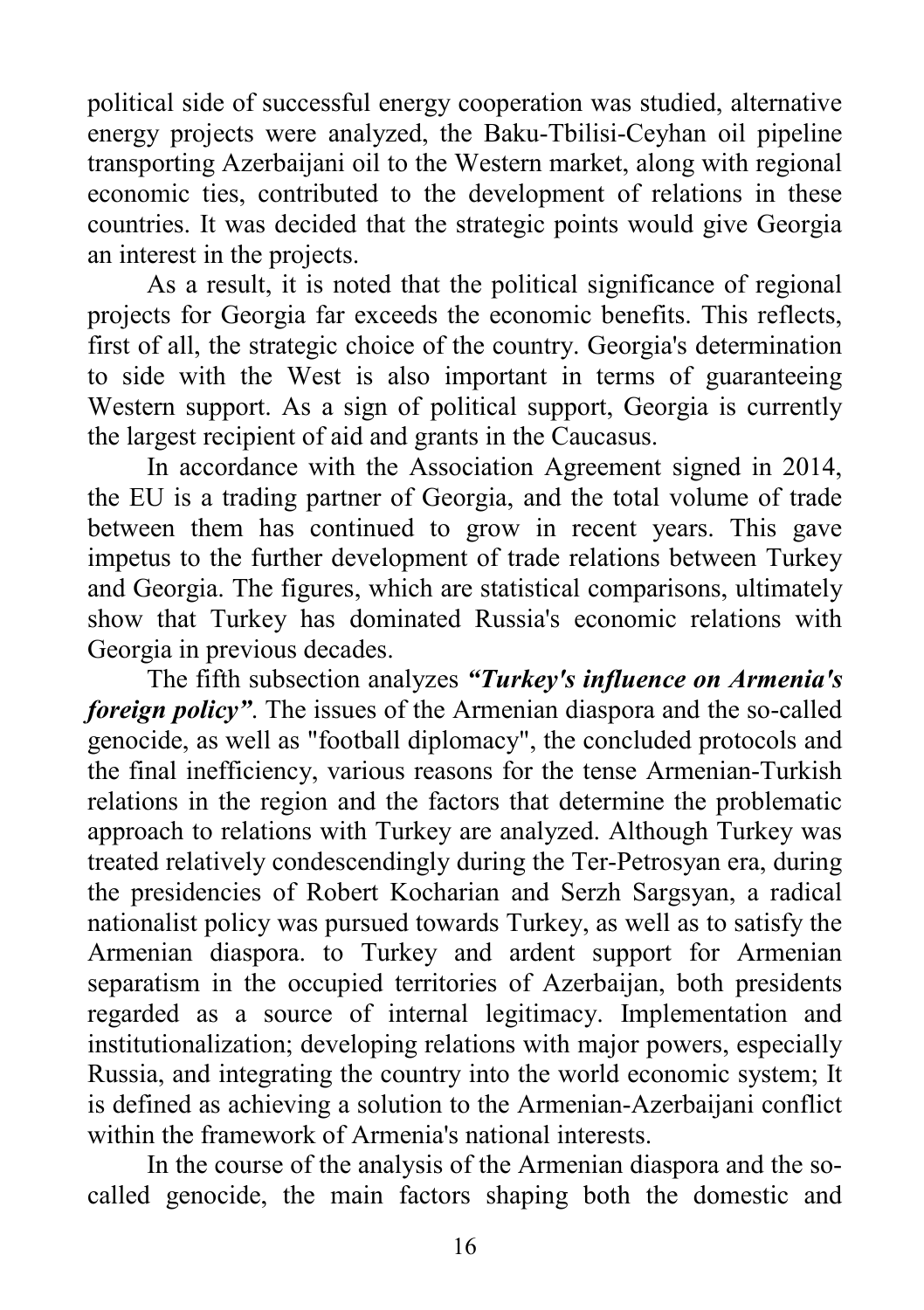foreign policy of Armenia and the possibilities of their influence, the main activities of specially selected Armenian diaspora organizations, the main goals were analyzed. Frozen relations with Armenia are analyzed against the background of the elimination of traditional tensions and implementation of the partnership policy of good neighborliness, which is one of the principles of the policy pursued by Turkey after coming to power in Turkey. It is noted that the sharp differences in the approaches of both sides to the normalization of relations are one of the key elements that further complicate the process. Diplomatic efforts in 2008, called "football diplomacy", played an important role in the discussion of issues and once again revealed Armenia's unconstructive approach to these issues. In general, as a result of Russia's serious political, economic and military pressure on Armenia, the protocols were "frozen" without discussion in the Armenian parliament, as a result of which President Sargsyan postponed the discussion of the protocols, thus diplomacy was ineffective.

The second chapter of the dissertation is entitled *"Formation of the foreign policy of the Republic of Turkey towards the South Caucasus".* This chapter explores the topic in 4 subchapters. The first half of the chapter discusses *"The role of internal political factors in Turkey's penetration into the South Caucasus and the assessment of the South Caucasus in Turkey's foreign policy".* Accordingly, the unique representation of Turkey in the political context of the Turkic states, the special importance of the South Caucasus in Turkey's security, the different attitude of state bodies and various ministries of Turkey, leading to inconsistencies in Turkey's policy in the South Caucasus, and the main role of Turkey's Foreign Ministry in this process, a number of leading situations are commented in Turkey's policy in the South Caucasus, forming the so-called "official line".

The Turkish Foreign Ministry qualifies its activities not as conflict, but as actions aimed at cooperation, and insists that the Caucasus be the object of a comprehensive partnership: working with various international organizations to peacefully resolve any dispute, is an active sponsor of initiatives in the region. Turkey supported the relevant reforms to support the economic and political independence of the newly sovereign states of the South Caucasus, refrained from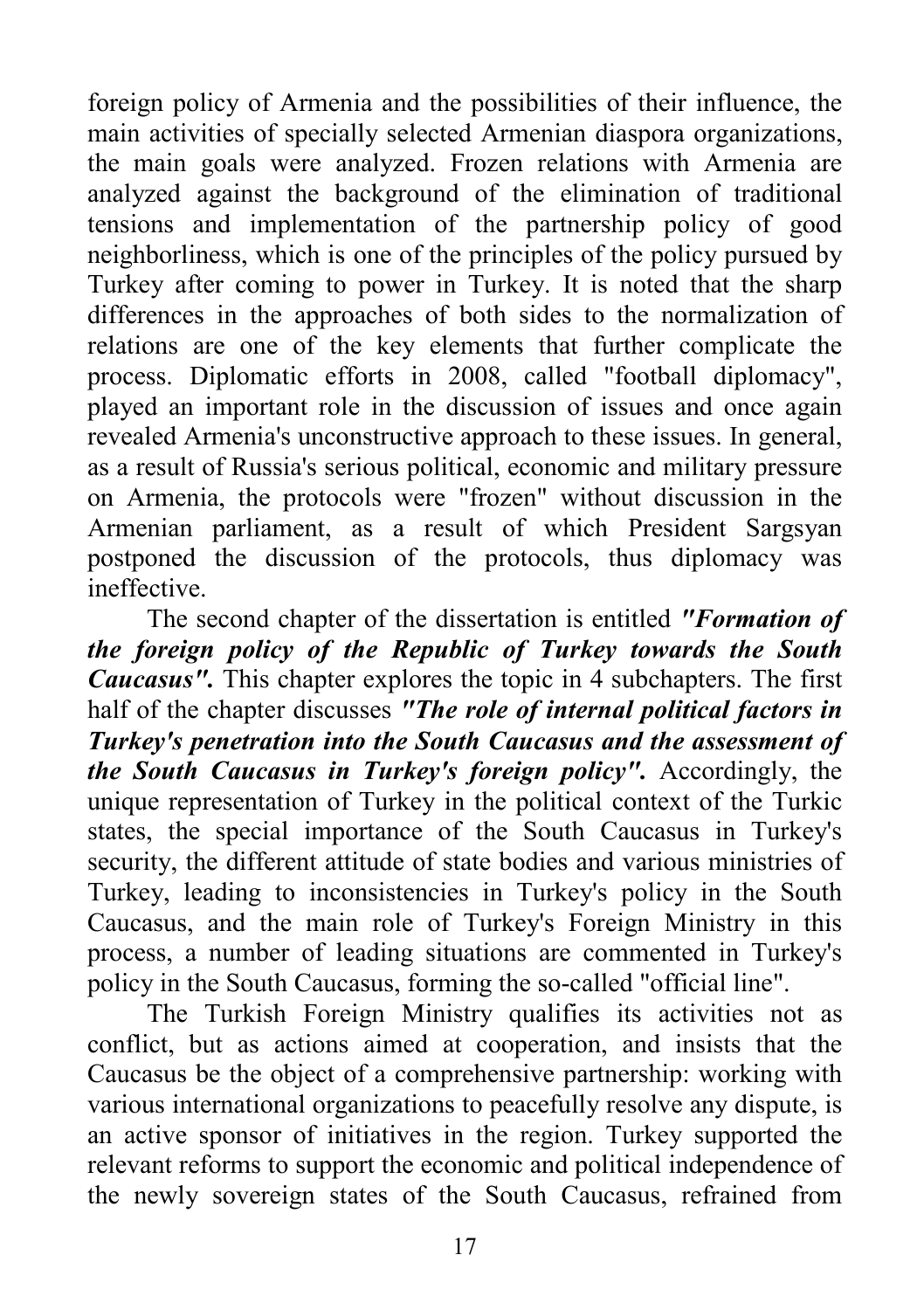military intervention in the processes in the South Caucasus and sought to abandon bilateral defense obligations.

The policy of the Turkish Foreign Ministry to prevent the resumption of Russia's influence in the South Caucasus, the reasons for Ankara's concentration in the Caucasus and Central Asia, and efforts to expel Azerbaijan from Russia are being investigated. The next diplomatic initiative of Ankara is analyzed - the Caucasus Stability Pact, aimed at maintaining lasting peace and stability in the South Caucasus as a mechanism for preventing regional conflicts, and the reasons for its failure.

The business and trade deals between Turkey and the countries of the region, the attempts of the so-called "Armenian lobby" of the Turkish business community to increase trade between Turkey and Armenia and open the borders are commented. It is concluded that business groups and ethnic lobbies, including a number of ministries, were skeptical about the official line of the Ministry of Foreign Affairs and could not have disagreements between groups that influence the decision-making process.

The assessment of the South Caucasus in Turkey's foreign policy notes that the South Caucasus, which is involved in both foreign and energy policy, is a region with difficulties in conducting foreign policy due to its unstable and confrontational environment. The protocols signed in 2009 and the unconstructive suspension of the protocols by Armenia did not go unnoticed in Turkey's policy in the South Caucasus. In Turkish-Azerbaijani relations, both countries have made efforts to resolve the protests that erupted after the 2010 protocols. Although a number of changes in Turkey's policy in the Caucasus as a result of Russia's intervention in the affairs of Georgia in August 2008 occurred to one degree or another, it can be said that in 2010 there was no significant partnership between the two countries and the former line continued. . Georgia's geostrategic position and active participation in energy projects have further enhanced its importance as a transit country, and Turkey has proposed a Platform for Stability and Cooperation in the Caucasus, taking steps to resolve the problem in a timely manner. Turkey's energy dependence on Russia has been cited as a key factor influencing policy in the Caucasus. Various factors of Turkey's inability to become a leader in the post-Soviet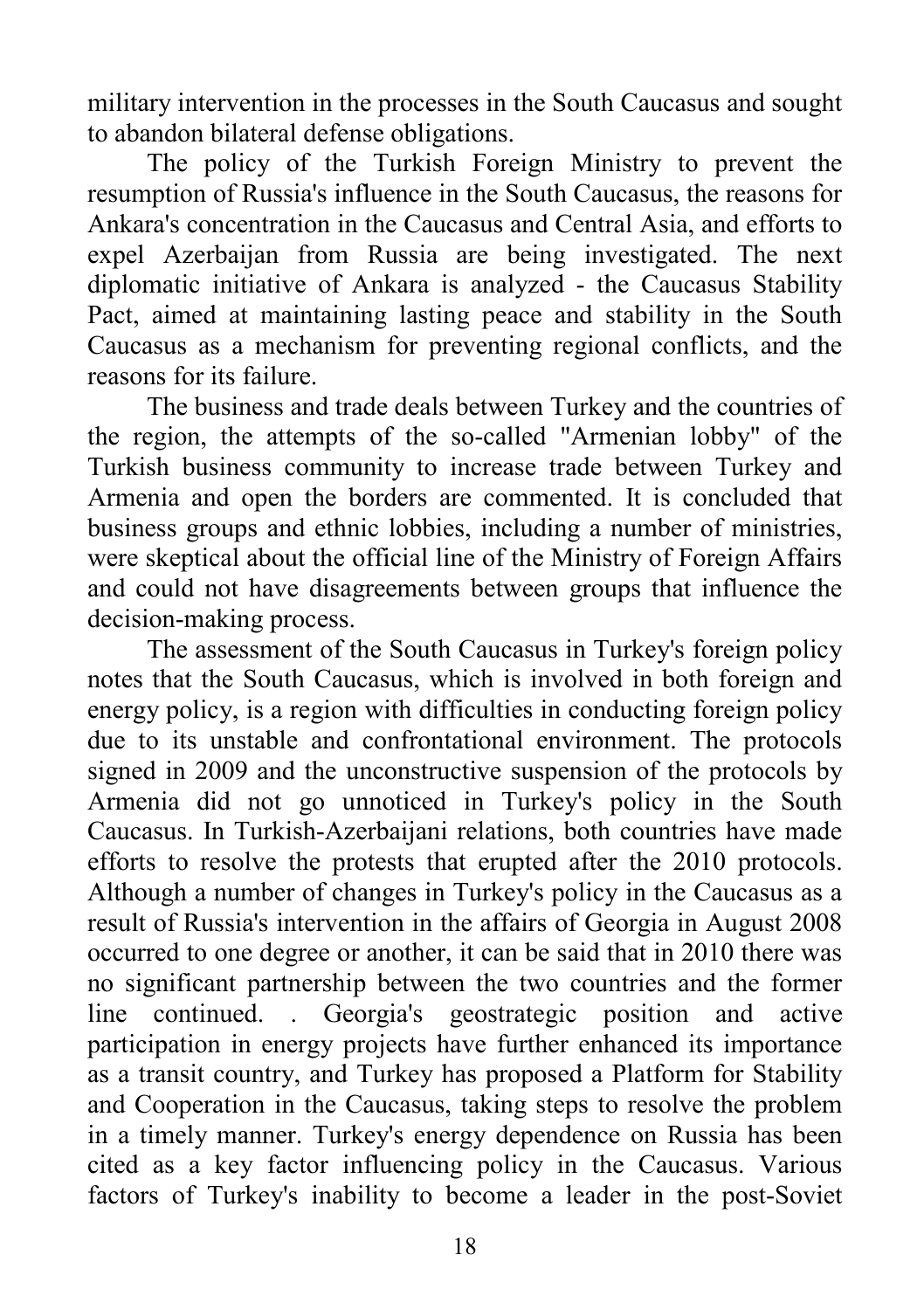space are analyzed. Although the issue of Azerbaijan's territorial integrity has delayed the implementation of these projects, the completion of the projects can be considered a success in terms of Turkey's Caucasian policy.

The second subchapter, titled *"Azerbaijan in Turkish Foreign Policy: Strategic Cooperation''*, clarifies the concepts of strategic relations, strategic cooperation, strategic partnership in foreign policy, reveals its features and sources, and discusses the global favorable conditions after the end of the Cold War. to establish strategic relations between the forces and regional actors of the geopolitical struggle for the South Caucasus. As an example of such a situation, the Turkish-Azerbaijani partnership, which is a complementary union, is analyzed. It is alleged that in such an alliance, Azerbaijan counted on providing the necessary support from Turkey in the Armenian-Azerbaijani conflict, and this goal was achieved during the 44-day war. Long-term interests are expected in Azerbaijani-Turkish cooperation. This policy, begun under Heydar Aliyev, continues today.

In the sub-chapter, the Agreement on Strategic Cooperation and Mutual Assistance (2010) and the reasons for the success of strategic cooperation, a number of important documents on energy cooperation between the two countries (2010), The Summits of the Heads of State of the Turkic-speaking countries are comprehensively analyzed. The participation of the President of Turkey in the opening of the Fizuli International Airport on October 26, 2021, the laying of the foundation of the Zangezur corridor, the signing of important documents and similar steps are a message to the world community about the possibility of peaceful coexistence of peoples through economic cooperation and progress.

From Alliance to Economic Partnership: An analysis of regional projects and energy security shows that Azerbaijan, pursuing a balanced foreign policy, has pursued an active policy since independence to further develop relations with Turkey and deepen strategic partnership. The policy of creating a basis for fruitful cooperation in various areas of mutual cooperation is shown, the importance of regional projects for Turkey is analyzed.

The third subsection is entitled *"Georgia in Turkey's foreign policy: an integration model"*. It is noted that the importance of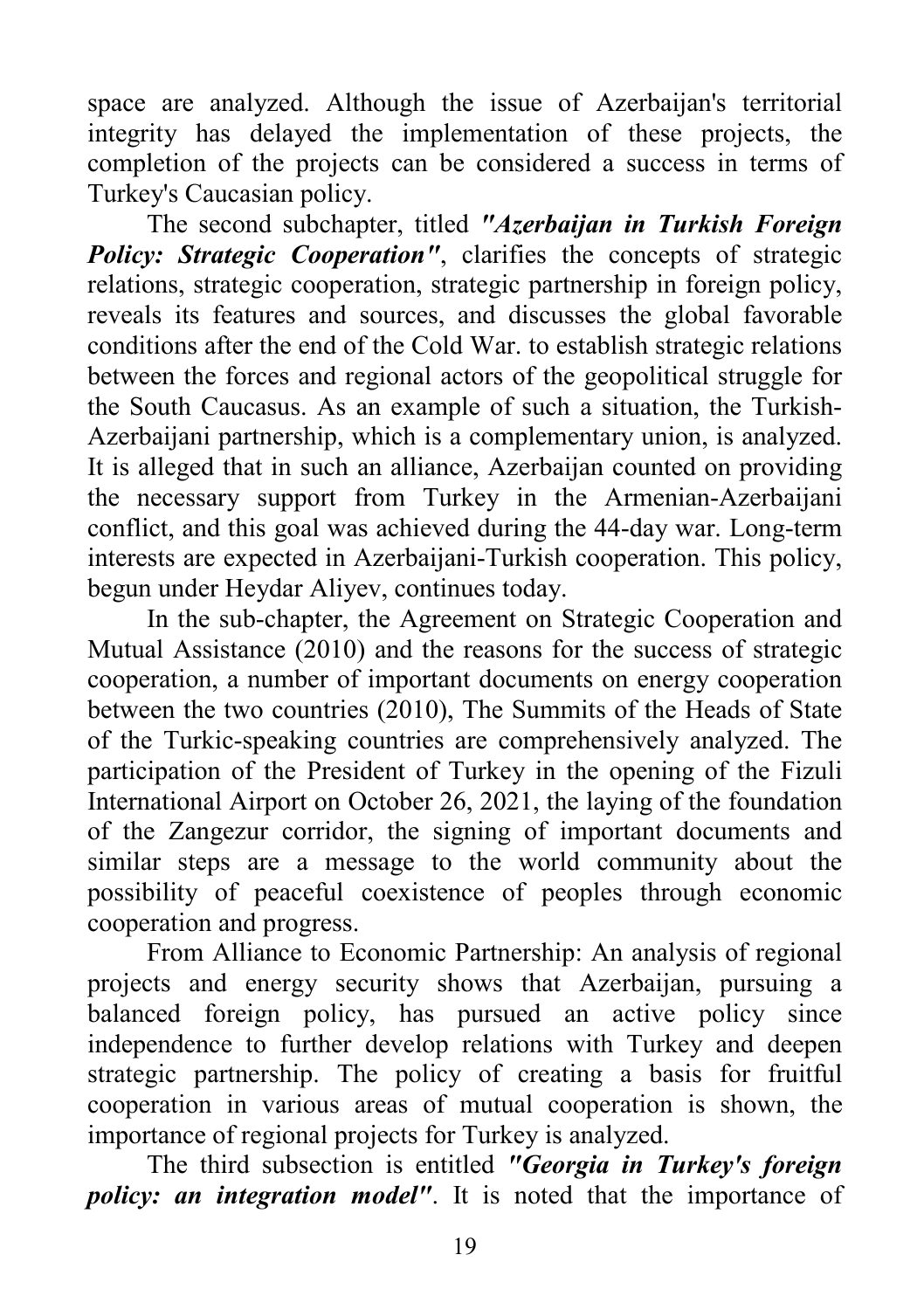cooperation with Georgia for Turkey is due to the importance of Georgia in the transportation of energy resources in the Caspian basin. Based on a more active and broad concept of analyzing Turkey's participation in regional projects, the PDP, which provides for cooperation with the region and neighboring countries for the sake of stability and prosperity, explains the main principles of the policy. The subsection analyzes the great benefits of regional economic projects for both countries.

Sharp disagreements in relations between Turkey and Russia with the countries of the region during the Russian-Georgian war, the impact on Turkey of the Caucasus platform of stability and cooperation launched by Turkey in 2008, and the interests of Turkey are analyzed. It is noted that this platform is the guarantor of Turkish interests in two directions. First, given the large-scale regional projects, Turkey does not want stability and security in the region to be fragile. In this sense, the Caucasus Platform for Stability and Cooperation offers a forum for resolving local conflicts and disputes through discussions and diplomacy. As a result, such an initiative serves to reduce tension in the region, strengthen regional ties and initiatives, and strengthen stability. Secondly, instability in the region does not allow Turkey to become a global energy and transport hub. In this sense, the Caucasus Platform for Stability and Cooperation complements the idea that Turkey is a safe haven.

In conclusion, it is noted that although Turkey failed to limit Russia's political influence in the South Caucasus, the post-war Georgian Tanda became Russia's largest trading partner, capturing Russia's trade positions. At the same time, Turkey was able to maintain economic cooperation with Russia and make it a major trading partner.

The fourth subchapter is entitled *"Armenia in Turkey's Foreign Policy"*. It is noted that Turkey's relations with Armenia are formed against the backdrop of both bilateral and regional relations, and this approach is determined by the principles on which the policy of the PDP in the South Caucasus is built. An analysis of the problem of "genocide" in Turkey's foreign policy shows that this problem has an internal and external component, manifested mainly in the Turkey-Armenia path, as well as EU membership. None of the additional conditions required from Turkey are specified in the Copenhagen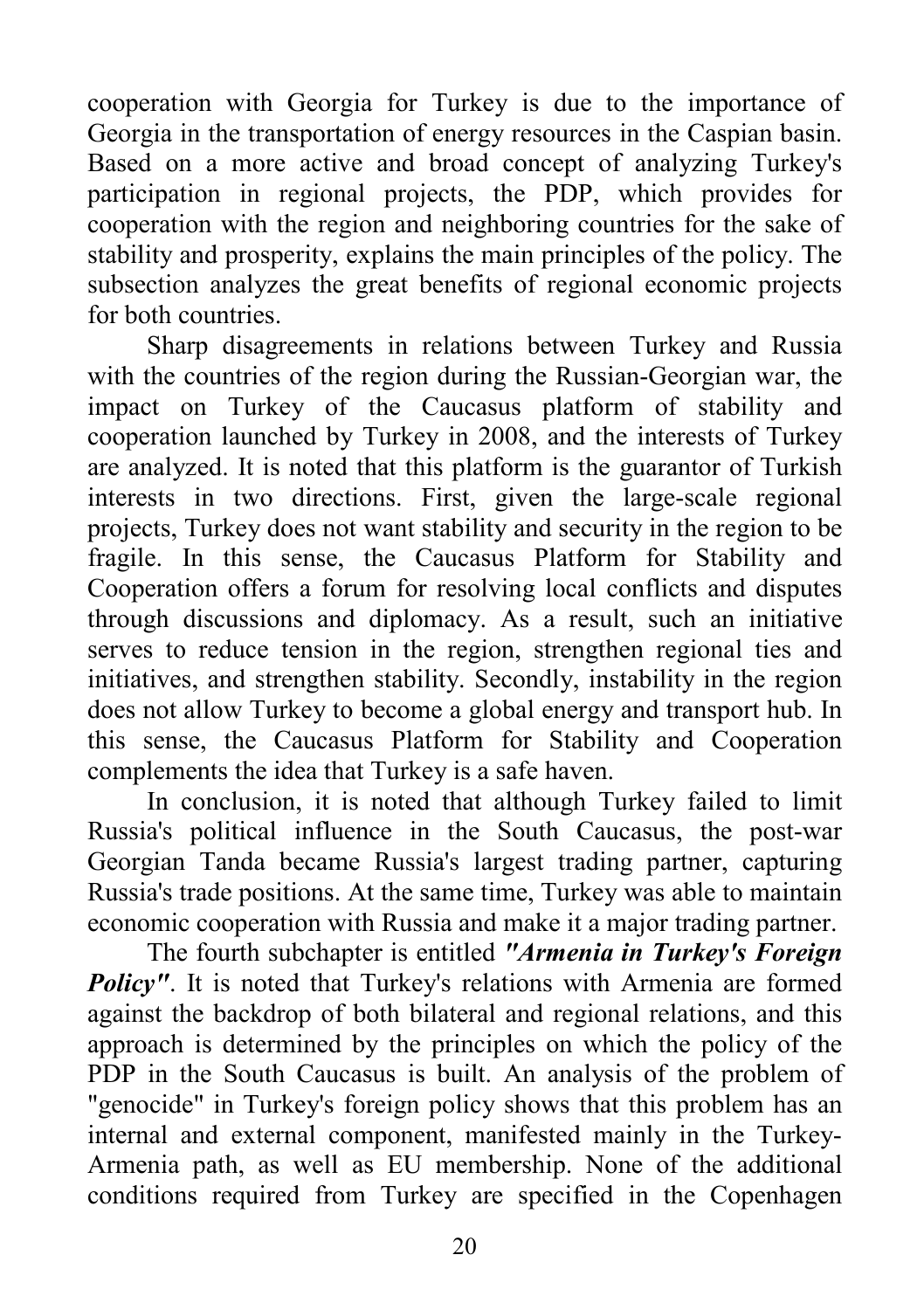Criteria and are not related to the situation. Therefore, Turkey rejects these conditions and believes that relations with Armenia are evaluated outside of Turkish-Azerbaijani and Azerbaijani-Armenian relations. He said that you are wrong. Positive changes in relations after the Second Karabakh War confirmed this once again.

When studying the "Armenian" issue in relations between Turkey and the European Union during the AKP, it was noted that the future status of Turkey was also the subject of heated discussions in the European Parliament. The accession of 80 million countries to the EU may fundamentally disrupt the established division of political forces in the EU, as it takes into account the size of the country's population. Ankara can have a strong influence, and this is not what the European "heavyweights" want. In this context, the "Armenian issue" can be used, on the one hand, to prolong Turkey's integration into the EU, and on the other hand, as one of the incentives for future reforms in various areas of the country. Turkey's balanced policy in the Ukrainian-Russian war shows that it is the more expected and more constructive force in the region, even if it is not a member of the EU.

The involvement of extra-regional forces in regional politics is carried out and will be carried out regardless of the state of Armenian-Turkish relations. An additional impetus to these processes can be given by the normalization of relations between countries. Negotiations on the entire range of issues are the only effective and possible tool for the normalization of Armenian-Turkish relations. Although the liberation of Azerbaijani lands is aimed at normalizing the situation in this direction, success in other respects depends on the political will of the leaders of both countries, the internal and external situation.

**As a result** of the research, the results were summed up, generalized, the main provisions and conclusions were formed. It is concluded that the South Caucasus remains an arena of ideological, economic and geopolitical rivalry between Turkey, Russia, the USA, Europe and Iran. Turkey's policy in the South Caucasus during the PDP period is a proactive policy, defined not by the concept of "security threat", but by the concept of partnership based on the logic of "winner-winner". By becoming a donor in the international arena due to its economic power, Turkey has further strengthened its image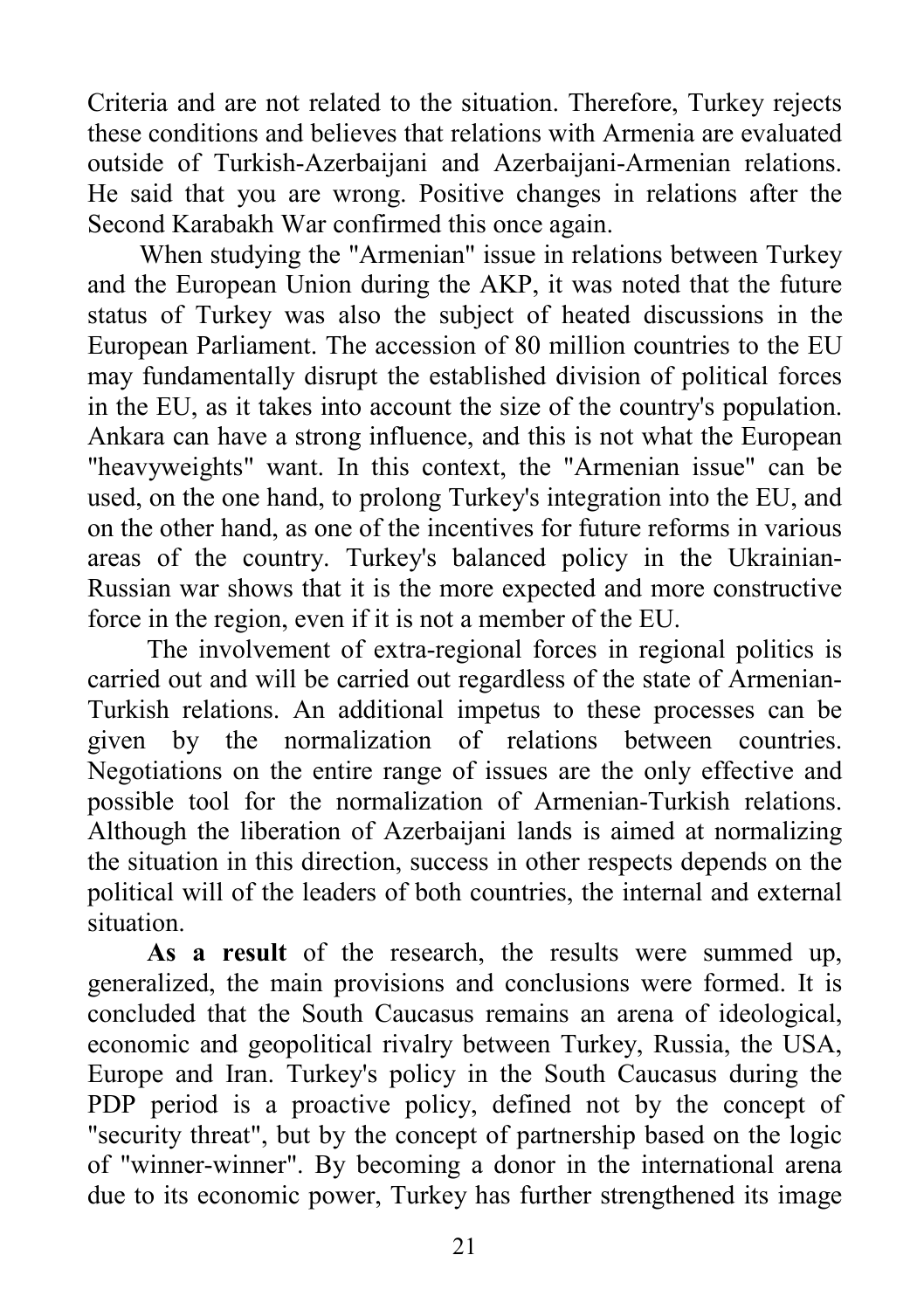in the South Caucasus, acquiring a more effective acting reputation and strengthening its "soft power". The South Caucasus plays a key role in transforming Turkey's energy corridor into a country and a terminal country where energy needs are met. Turkey's support for Azerbaijan's 44-day Victory Day is important.

# **The main provisions of the dissertation are reflected in the following published scientific works of the author:**

1. After the May 27 military coup in the Army-Politics relationship Transition to democracy in Turkey // Civilization, 2014, №11, p.240- 247

2. Justice and Development Party government and Turkey's foreign policy theoretical issues // History and its problems, 2015, №1, pp.224-233

3. Armenian Church and terrorism (ideological aspects) // Problems of international law and integration (scientific-analytical and practical journal), 2015, № pp.107-117.

4. Strategic depth: a theoretical review of Turkish foreign policy // Journal of Qafqaz University, 2015, №2, p.232-244

5. The weight of Turkey in the formation of Georgia's foreign policy // "Ethnosocium", Inter. Izd., 2016, №8, p.160-168

6. Issues of the Armenian Diaspora and the so-called genocide // Civilization, 2016, №4, p.130-139

7. A new approach to Turkish foreign policy: "strategic depth" and "zero problem with neighbors" course. // III Symposium on International Studies of the Turkic World, Nigde, Nissan 2017, p. 26- 28

8. General theoretical frameworks of foreign policy of Turkey in period of party rule justice and development (PSR). // Modern Views in Science ", XX XX XII International Scientific conference, 2019, p.95-98

9. Turkey's position on the Nagorno-Karabakh conflict. // AUL, "Actual problems of international relations", 2019, p. 403-406

10. Turkey-Azerbaijan: from Strategic Cooperation to Strategic Partnership. // Web of Science, Politicus, 2020, p. 103-109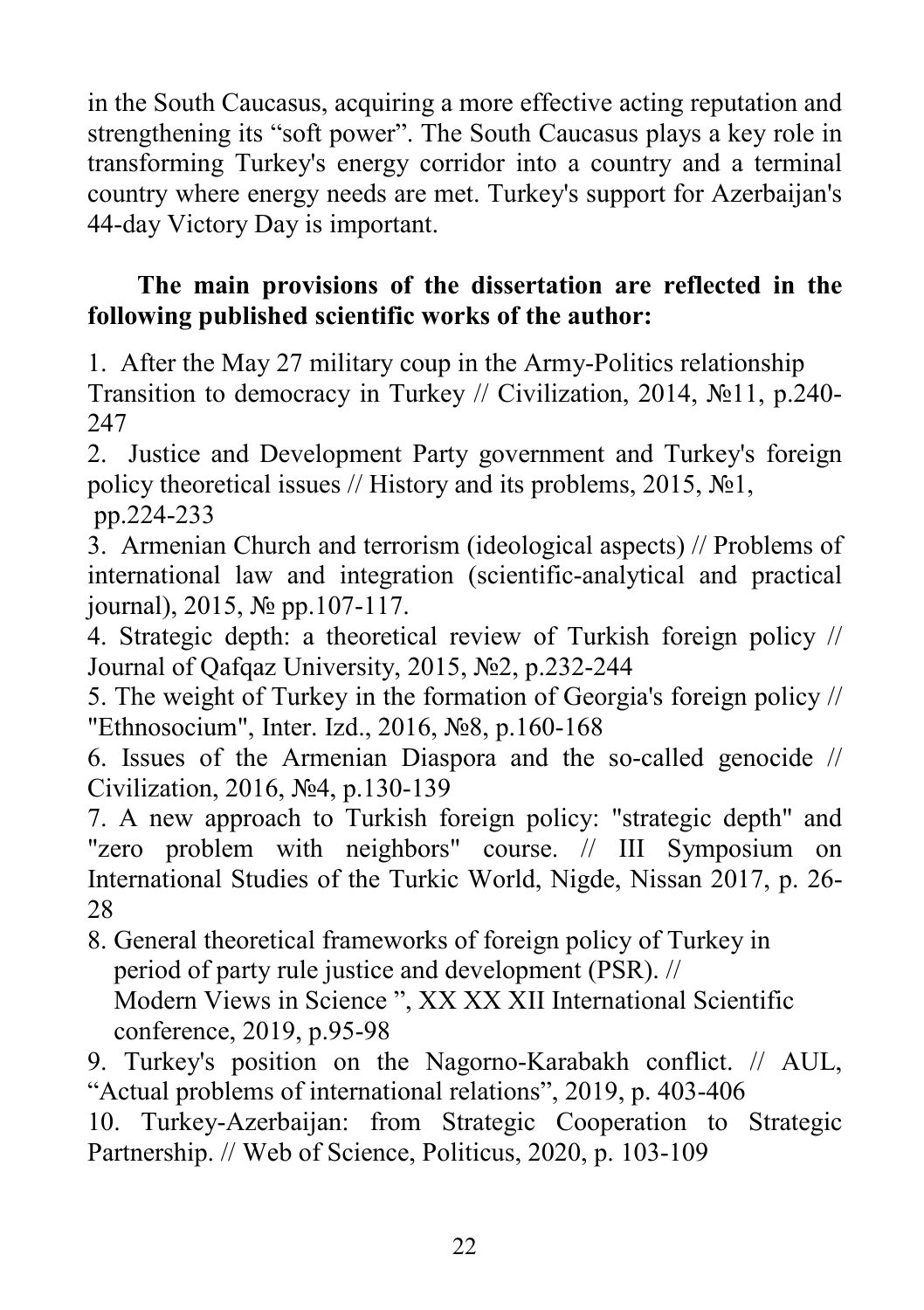The defense of dissertation will be held on 31 May 2022 at 14:00 at the meeting of the Dissertation council BED 2.30/1 of Supreme Attestation Commission under the President of the Republic of Azerbaijan operating at Academy of Public Administration under the President of the Republic of Azerbaijan.

Address: 74 Lermontov Street, Baku

Dissertation is accessible at the Academy of Public Administration under the President of the Republic of Azerbaijan Library.

Electronic versions of dissertation and its abstract are available on the official website of the Academy of Public Administration under the President of the Republic of Azerbaijan.

The abstract was sent to the required addresses on April 30, 2022.